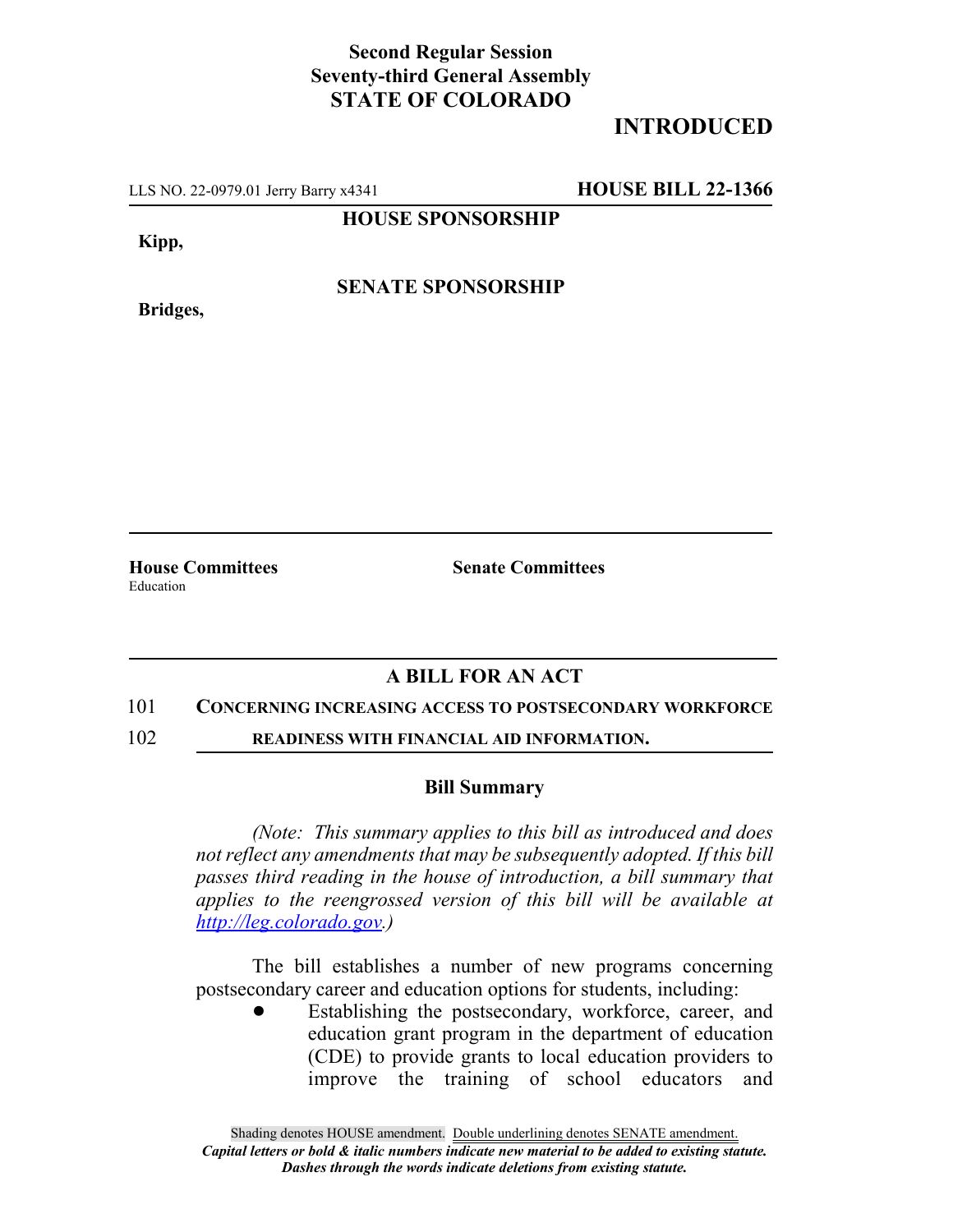administrators, to support students and families in developing career and education plans for after high school, and to increase the number of students for whom applications for free financial aid are completed;

- Creating regional postsecondary and workforce coordinators in the CDE to train educators concerning financial aspects of postsecondary options;
- ! Updating the financial literacy resource bank to include more information and training concerning postsecondary financial aid;
- ! Creating stipends for teachers who successfully complete financial aid training;
- ! Adding a requirement to individual career and postsecondary education plans to include information about available state and federal financial aid;
- Requiring the department of higher education (CDHE) to use technology to assist students and families in completing postsecondary state and federal financial aid applications; and
- Requiring the CDHE to make certain improvements to streamline the Colorado application for financial aid.

The bill appropriates money for each of the programs and specifies that the CDE and the CDHE may use the money appropriated in subsequent years without additional appropriation.

- 1 *Be it enacted by the General Assembly of the State of Colorado:*
- 

2 **SECTION 1. Legislative declaration.** (1) The general assembly 3 finds and declares that:

 (a) Research shows that education and training culminating in credentials, such as industry certificates, trade school certificates, apprenticeships, associate's degrees, and bachelor's degrees, among other business and industry-based experiences, are necessary to earn a living wage in Colorado. Completion of the federal or state financial aid applications are key components of understanding how additional education beyond high school can be financially supported. Completion of federal or state financial aid applications supports access to these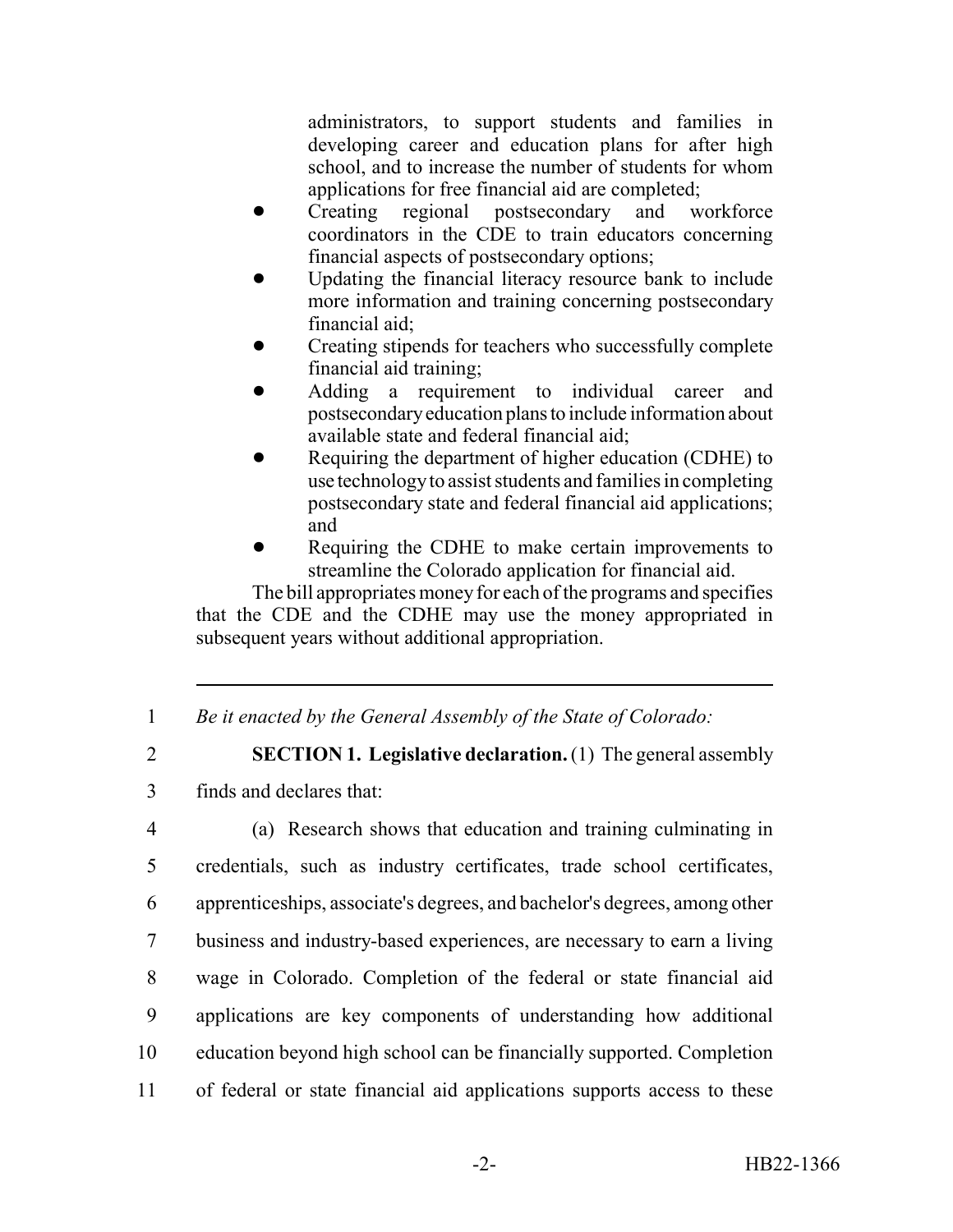career pathway options, as they are vehicles to support paying for tuition, fees, equipment, and other expenses associated with additional training beyond high school.

 (b) An understanding of how to access these career-aligned resources and supports is integral to navigating training and education resources for students and families. Financial literacy education and Colorado's individual career and academic plan can help families understand how to obtain federal or state financial aid to support students in pursuing additional education and career training.

 (c) Research shows that students and families who do not complete financial aid forms do so for one or more of the following reasons:

 (I) (A) Students and families are unaware of the true cost of attending postsecondary options and the resources available to pay for education and training that might be available by federal or state financial aid forms; or

 (B) A false belief that grants or scholarships are unavailable based on family resources and income levels;

 (II) Students and families often do not have the required tax information available due to individual or family circumstances or needed support to acquire that information or fill out complex forms, which leads to students not completing and submitting federal financial aid or state financial aid documents; and

 (III) Students and families fear incurring debt for postsecondary education because of the potential difficulty in paying back those loans; (d) In 2023, the free application for federal student aid will be simplified, reducing the number of questions from 100 to 30 and reducing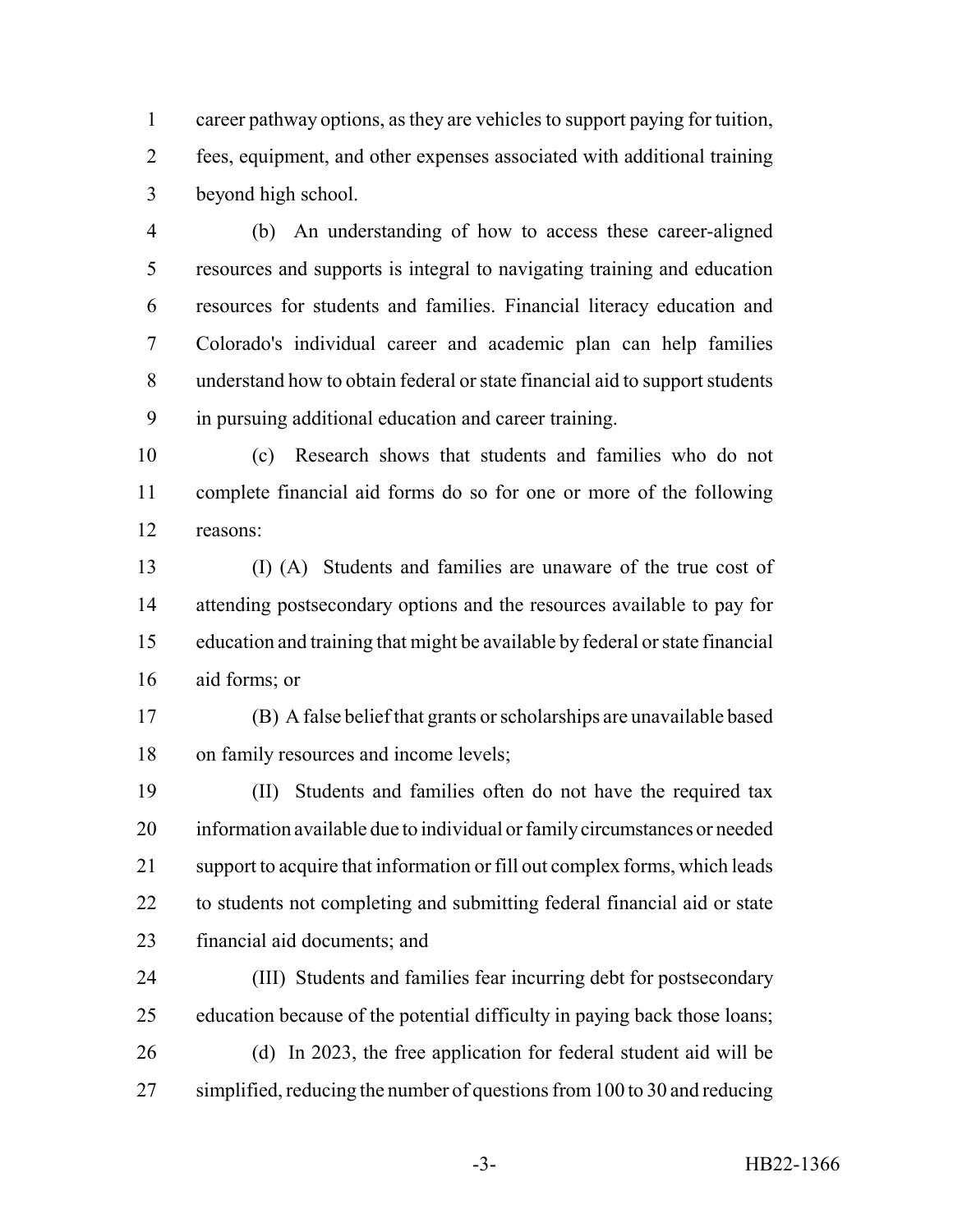the financial information needed through the federal "FAFSA Simplification Act";

 (e) More broadly, Colorado students have the opportunity to magnify the impact of state investments in higher education by accessing federal dollars to pursue postsecondary education and a credential of value to enhance income earning potential. It is estimated that more than \$30 million in federal resources could be leveraged each year by Colorado students completing federal and state financial aid applications.

 (f) Completing federal and state financial aid applications requires support among students and their families, K-12 college and career readiness programs, and higher education institutions for academic and workforce training.

 **SECTION 2.** In Colorado Revised Statutes, **add** 22-7-1015.5 as follows:

 **22-7-1015.5. Postsecondary, workforce, career, and education grant program - created - application - criteria - awards - appropriation - repeal.** (1) THERE IS CREATED IN THE DEPARTMENT OF EDUCATION, REFERRED TO IN THIS SECTION AS THE "DEPARTMENT", THE POSTSECONDARY, WORKFORCE, CAREER, AND EDUCATION GRANT PROGRAM, REFERRED TO IN THIS SECTION AS THE "GRANT PROGRAM", TO AWARD GRANTS TO LOCAL EDUCATION PROVIDERS TO IMPROVE THE POSTSECONDARY OPTIONS AVAILABLE TO STUDENTS AND TO INCREASE THE NUMBER OF STUDENTS COMPLETING THE FREE APPLICATION FOR FEDERAL STUDENT AID, REFERRED TO IN THIS SECTION AS "FAFSA", AND THE COLORADO APPLICATION FOR STATE FINANCIAL AID, REFERRED TO IN THIS SECTION AS "CASFA". EACH GRANT HAS A TERM OF THREE YEARS BEGINNING IN THE 2022-23 STATE FISCAL YEAR. IN MAKING A GRANT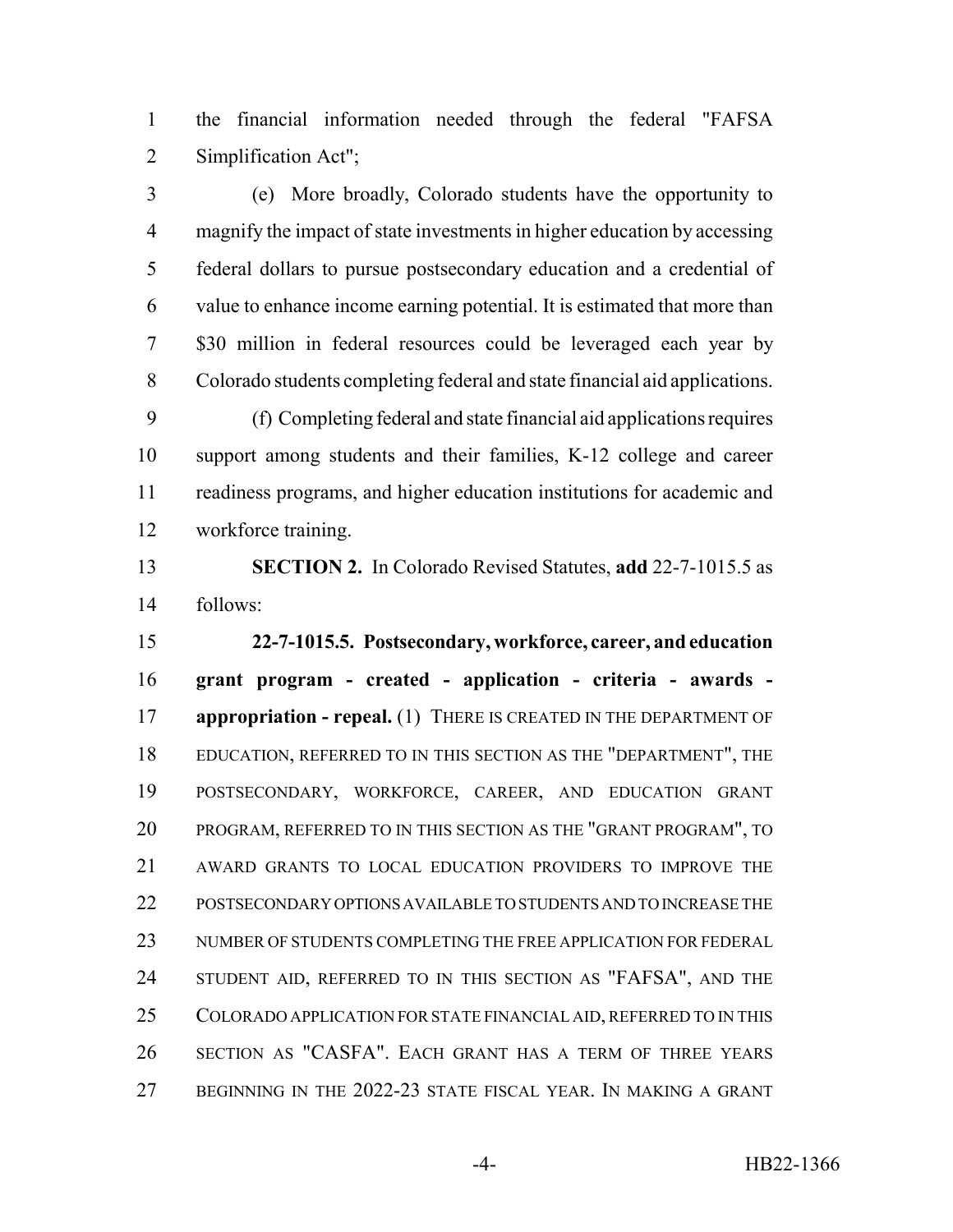AWARD, THE DEPARTMENT SHALL SPECIFY THE AMOUNT OF EACH GRANT.

 (2) THE DEPARTMENT SHALL DISTRIBUTE THE GRANT MONEY TO THE LOCAL EDUCATION PROVIDERS THAT RECEIVE A GRANT FOR THE FOLLOWING PURPOSES:

 (a) DEVELOPING AND DISTRIBUTING INFORMATION TO STUDENTS, FAMILIES, AND SCHOOL LEADERS REGARDING THE FAFSA AND APPLICATIONS FOR STATE STUDENT AID, AND THE BENEFITS OF 8 COMPLETING THE FAFSA AND APPLICATIONS FOR STATE STUDENT AID:

 (b) DEVELOPING AND DISTRIBUTING INFORMATION TO STUDENTS AND FAMILIES REGARDING THE STEPS REQUIRED TO COMPLETE THE FAFSA 11 AND APPLICATIONS FOR STATE STUDENT AID;

 (c) TRAINING SCHOOL COUNSELORS AND OTHER EDUCATORS ON BEST PRACTICES TO SUPPORT STUDENTS AND FAMILIES WITH FILLING OUT THE FAFSA AND APPLICATIONS FOR STATE STUDENT AID, WITH AN EMPHASIS ON SUPPORTING COMMUNITIES THAT HAVE HISTORICALLY LOW COMPLETION RATES OF THE FAFSA AND APPLICATIONS FOR STATE STUDENT AID;

 (d) ORGANIZING AND HOSTING OPPORTUNITIES FOR STUDENTS AND FAMILIES TO MEET WITH STAKEHOLDERS WHO ASSIST IN COMPLETING THE 20 FAFSA OR APPLICATIONS FOR STATE STUDENT AID;

 (e) INCORPORATING COMPLETION OF APPLICATIONS FOR FEDERAL STUDENT AID AND APPLICATIONS FOR STATE STUDENT AID INTO INDIVIDUAL CAREER AND ACADEMIC PLANS PURSUANT TO SECTIONS 22-32-109 AND 22-30.5-525; AND

 (f) COLLABORATING WITH THE DEPARTMENT OF HIGHER EDUCATION'S EFFORTS PURSUANT TO SECTION 23-3.3-1007 TO SUPPORT LOCAL EDUCATION PROVIDERS IN EXPLORING POSTSECONDARY OPTIONS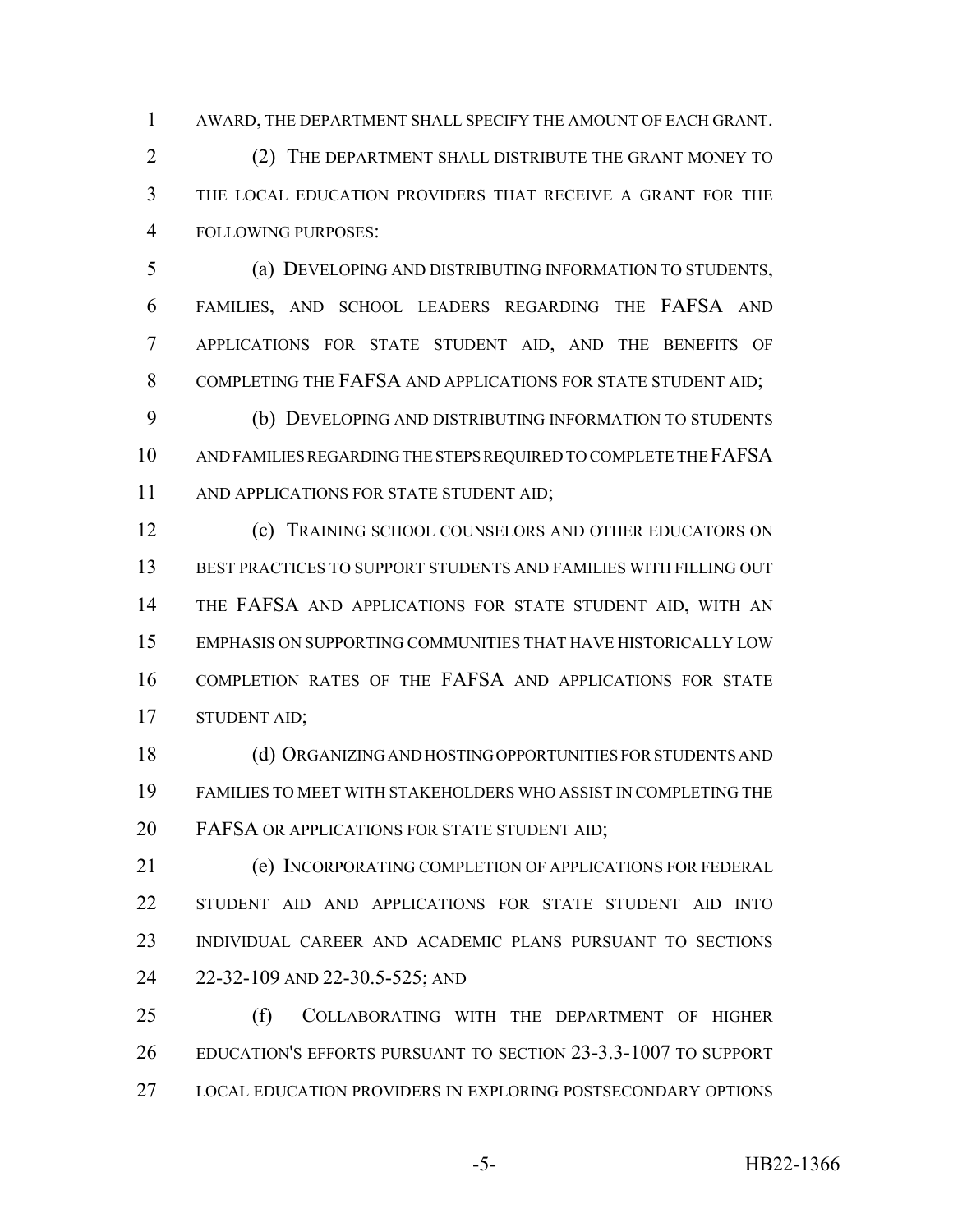UNDER THE INDIVIDUAL CAREER AND ACADEMIC PLANS PURSUANT TO 2 SECTIONS 22-32-109 AND 22-30.5-525.

 (3) A LOCAL EDUCATION PROVIDER SEEKING A GRANT MUST SUBMIT AN APPLICATION TO THE DEPARTMENT. THE DEPARTMENT SHALL REVIEW EACH GRANT APPLICATION RECEIVED AND DETERMINE WHETHER AND IN WHAT AMOUNT A GRANT SHOULD BE AWARDED TO THE LOCAL EDUCATION PROVIDER.IF THE DEPARTMENT DETERMINES AN APPLICATION IS MISSING ANY INFORMATION REQUIRED BY RULE TO BE INCLUDED WITH THE APPLICATION, THE DEPARTMENT MAY CONTACT THE LOCAL EDUCATION PROVIDER TO OBTAIN THE MISSING INFORMATION.

(4) AT A MINIMUM, EACH GRANT APPLICATION MUST SPECIFY:

 (a) THE CURRENT PROGRAMS RELATED TO COLLEGE AND CAREER READINESS DEVELOPED PURSUANT TO SECTION 22-7-1015 AND INDIVIDUAL CAREER AND ACADEMIC PLANS PURSUANT TO SECTIONS 22-32-109 AND 15 22-30.5-525 THAT THE LOCAL EDUCATION PROVIDER USES;

 (b) WHETHER THE LOCAL EDUCATION PROVIDER HAS ENTERED INTO, OR HAS COMMITTED TO ESTABLISHING, ONE OR MORE PARTNERSHIPS WITH INSTITUTIONS OF HIGHER EDUCATION OR POSTSECONDARY SERVICE PROVIDERS IN COLORADO TO SUPPORT AND INCREASE THE CAPACITY AND EFFECTIVENESS OF CAREER COUNSELING AND POSTSECONDARY PREPARATION SERVICES PROVIDED TO STUDENTS ENROLLED IN OR 22 RECEIVING EDUCATIONAL SERVICES FROM THE EDUCATION PROVIDER;

 (c) THE LOCAL EDUCATION PROVIDER'S PLAN FOR USE OF THE GRANT MONEY, INCLUDING THE EXTENT TO WHICH THE GRANT MONEY WILL BE USED TO INCREASE THE NUMBER OF STUDENTS WHO COMPLETE FEDERAL AND STATE FINANCIAL AID APPLICATIONS AT THE LOCAL EDUCATION PROVIDER'S HIGH SCHOOLS SERVED BY THE GRANT AND TO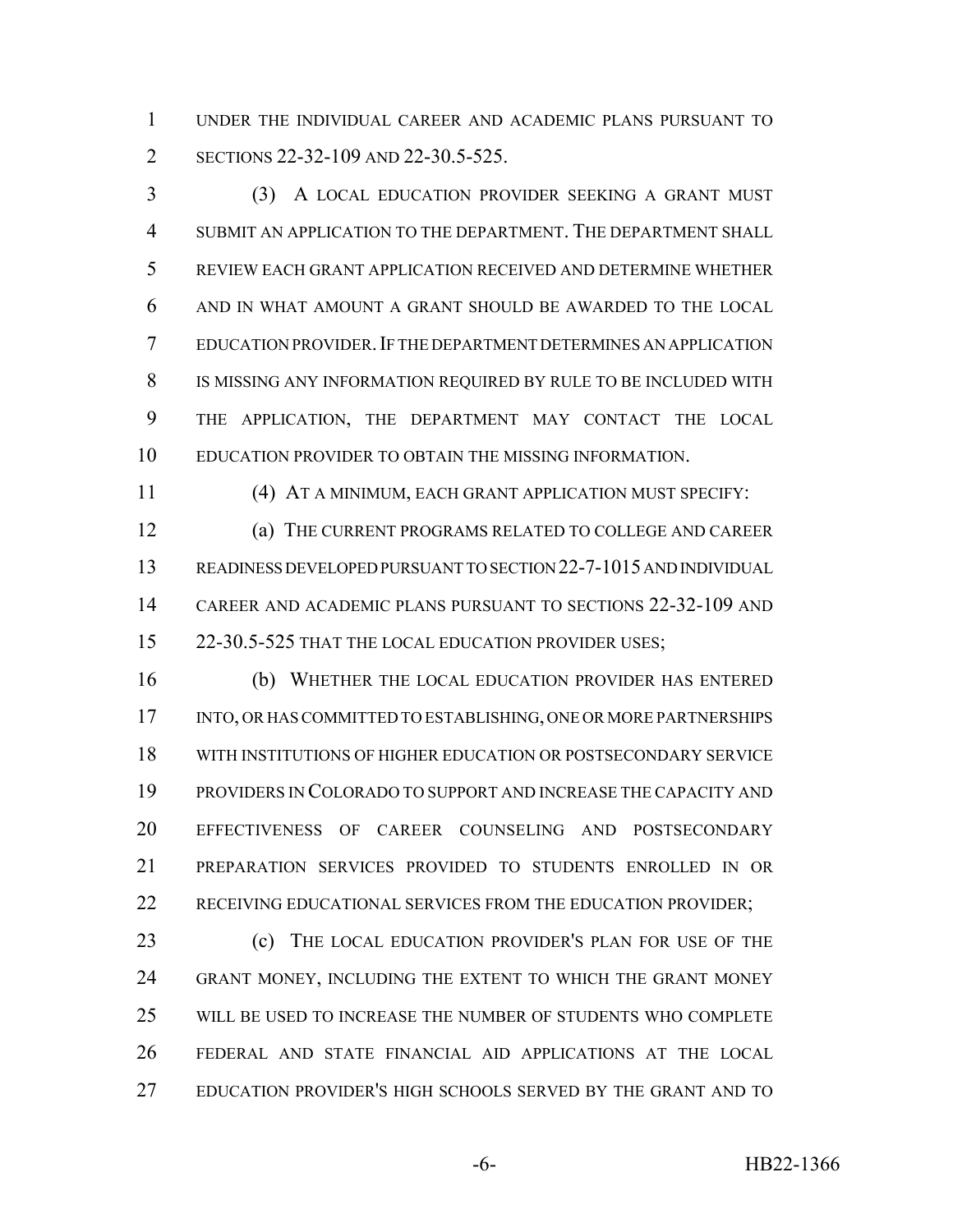PROVIDE PROFESSIONAL DEVELOPMENT FOR SCHOOL COUNSELORS AND OTHER EDUCATORS ON WORK-BASED LEARNING, COMPLETION OF FEDERAL AND STATE FINANCIAL AID APPLICATIONS, AND INTEGRATION OF ALL POSTSECONDARY OPTIONS INTO THE INDIVIDUAL CAREER AND ACADEMIC PLANS FOR STUDENTS;

 (d) THE LOCAL EDUCATION PROVIDER'S PLAN FOR INVOLVING EDUCATORS AND ADMINISTRATORS AT THE LOCAL EDUCATION PROVIDER'S 8 SCHOOLS PROVIDING POSTSECONDARY PREPARATION SUPPORTS:

 (e) THE EXTENT TO WHICH THE LOCAL EDUCATION PROVIDER HAS DEVELOPED OR PLANS TO DEVELOP PARTNERSHIPS TO SERVE THE POSTSECONDARY NEEDS OF ALL OF THE STUDENTS ENROLLED IN OR RECEIVING EDUCATIONAL SERVICES FROM THE LOCAL EDUCATION PROVIDER;

 (f) THE LOCAL EDUCATION PROVIDER'S USE OF DISTRICT-LEVEL OR SCHOOL-LEVEL EXISTING AND POTENTIAL PROGRAMMING FOR POSTSECONDARY AND WORKFORCE READINESS, AS DEFINED IN SECTION 22-7-1008;

 (g) WHETHER THE LOCAL EDUCATION PROVIDER INTENDS TO PROVIDE MATCHING FUNDS TO AUGMENT ANY GRANT MONEY RECEIVED FROM THE PROGRAM AND THE ANTICIPATED AMOUNT AND SOURCE OF ANY MATCHING FUNDS; AND

 (h) WHETHER THE LOCAL EDUCATION PROVIDER NEEDS TO UPDATE THE INDIVIDUAL CAREER AND ACADEMIC PLAN PROCESS TO ACCOMMODATE REQUIREMENTS PURSUANT TO SECTION 22-2-136 (1), INCLUDING FINANCIAL AID FORM INFORMATION, OR FINANCIAL LITERACY 26 CURRICULUM PURSUANT TO SECTION 22-2-127.

(5) IN REVIEWING APPLICATIONS, THE DEPARTMENT MAY CONSIDER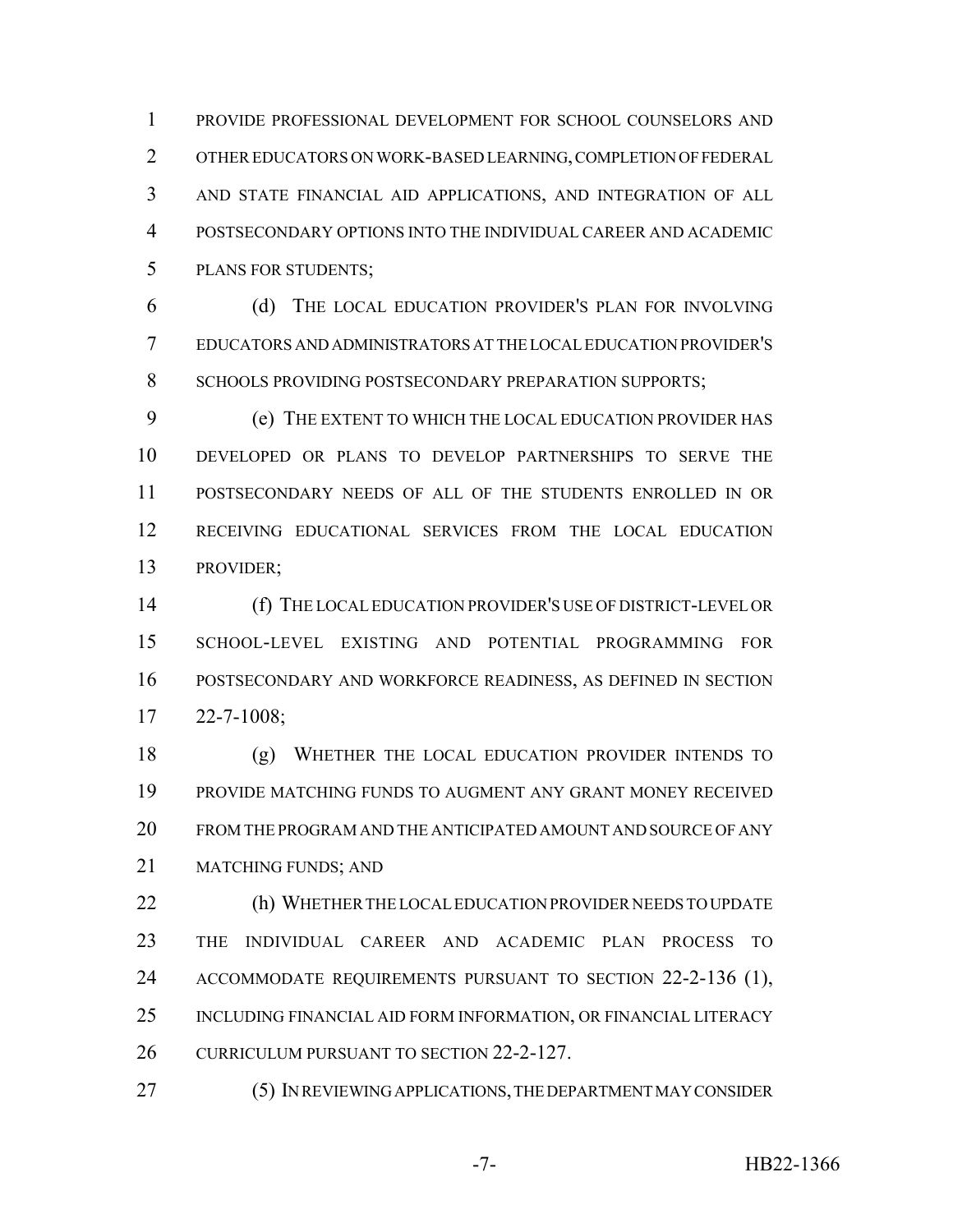THE FOLLOWING CRITERIA, IN ADDITION TO ANY OTHER CRITERIA ADOPTED 2 BY RULE OF THE STATE BOARD:

 (a) HIGH SCHOOLS WITH LOW POSTSECONDARY CREDENTIAL ATTAINMENT RATES;

 (b) THE LOCAL EDUCATION PROVIDER'S HIGH SCHOOLS WITH LOW FEDERAL AND STATE FINANCIAL AID APPLICATION COMPLETION RATES; AND

8 (c) THE GEOGRAPHIC LOCATION OF THE LOCAL EDUCATION PROVIDER. THE DEPARTMENT MAY PRIORITIZE AWARDING GRANTS TO RURAL AREAS OF THE STATE AND PROVIDE TECHNICAL ASSISTANCE TO RURAL LOCAL EDUCATION PROVIDERS REQUESTING SUPPORT.

 (6) (a) SUBJECT TO AVAILABLE APPROPRIATIONS, THE DEPARTMENT SHALL AWARD GRANTS TO LOCAL EDUCATION PROVIDERS PURSUANT TO THIS SECTION. EACH GRANT HAS A TERM OF THREE YEARS BEGINNING IN THE 2022-23 BUDGET YEAR. IN MAKING A GRANT AWARD, THE DEPARTMENT SHALL SPECIFY THE AMOUNT OF EACH GRANT.

 (b) A LOCAL EDUCATION PROVIDER THAT RECEIVES A GRANT SHALL USE THE MONEY FOR THE FOLLOWING PURPOSES:

 (I) DEVELOPING AND DISTRIBUTING TO STUDENTS, FAMILIES, AND EDUCATORS INFORMATION ABOUT AND STEPS TO COMPLETE THE FEDERAL 21 AND STATE FINANCIAL AID APPLICATIONS;

**(II) TRAINING SCHOOL COUNSELORS AND OTHER EDUCATORS ON**  BEST PRACTICES TO SUPPORT STUDENTS AND FAMILIES WITH FILLING OUT FEDERAL AND STATE FINANCIAL AID APPLICATIONS WITH AN EMPHASIS ON SUPPORTING COMMUNITIES THAT HAVE HISTORICALLY LOW COMPLETION 26 RATES OF FEDERAL AND STATE FINANCIAL AID APPLICATIONS;

(III) ORGANIZING AND HOSTING OPPORTUNITIES FOR STUDENTS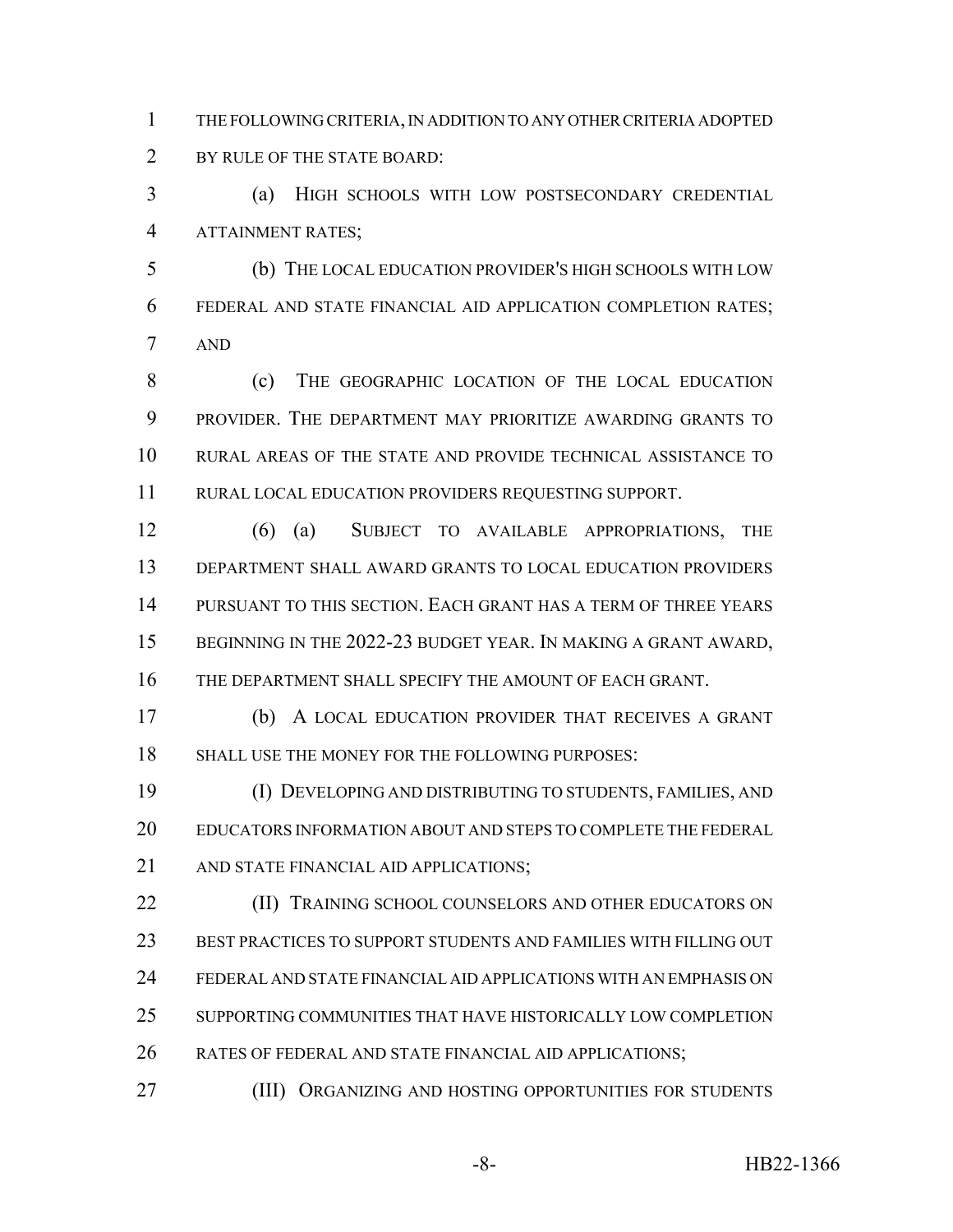AND FAMILIES TO MEET WITH STAKEHOLDERS WHO ASSIST IN COMPLETING 2 THE FAFSA OR APPLICATIONS FOR STATE STUDENT AID; AND

 (IV) UPDATING THE LOCAL EDUCATION PROVIDER'S INDIVIDUAL CAREER AND ACADEMIC PLAN PROCESS WITH FINANCIAL AID INFORMATION AND COMPLETION OF THE APPLICATION FORMS.

 (7) THE DEPARTMENT MAY EXPEND NO MORE THAN THREE PERCENT OF THE MONEY ANNUALLY APPROPRIATED FOR THE PROGRAM TO OFFSET THE COSTS INCURRED IN IMPLEMENTING THE PROGRAM, INCLUDING THE PROVISION OF TECHNICAL ASSISTANCE TO RURAL LOCAL EDUCATION PROVIDERS, GRANT-RELATED PROFESSIONAL DEVELOPMENT, TRAINING, AND REPORTING ACTIVITIES.

 (8) ON OR BEFORE SEPTEMBER 1, 2023, AND ON OR BEFORE SEPTEMBER 1 EACH YEAR THEREAFTER FOR THE LENGTH OF THE GRANT, EACH LOCAL EDUCATION PROVIDER RECEIVING GRANT MONEY PURSUANT TO THIS SECTION SHALL REPORT THE FOLLOWING INFORMATION TO THE DEPARTMENT:

 (a) A COMPARISON OF THE DROPOUT RATES, AND THE COLLEGE MATRICULATION AND REMEDIATION RATES, IF APPLICABLE, AT THE HIGH SCHOOLS SERVED BY THE GRANT FOR THE YEARS PRIOR TO RECEIPT OF THE GRANT AND THE YEARS FOR WHICH THE LOCAL EDUCATION PROVIDER RECEIVES THE GRANT; AND

 (b) A COMPARISON OF THE NUMBER OF STUDENTS WHO COMPLETED FEDERAL AND STATE FINANCIAL AID APPLICATIONS FOR THE YEAR PRIOR 24 TO WHICH THE LOCAL EDUCATION PROVIDER RECEIVED THE GRANT, IF AVAILABLE, AND THE NUMBER OF STUDENTS WHO COMPLETED FEDERAL 26 AND STATE FINANCIAL AID APPLICATIONS FOR EACH OF THE THREE YEARS 27 THE EDUCATION PROVIDER RECEIVES THE GRANT.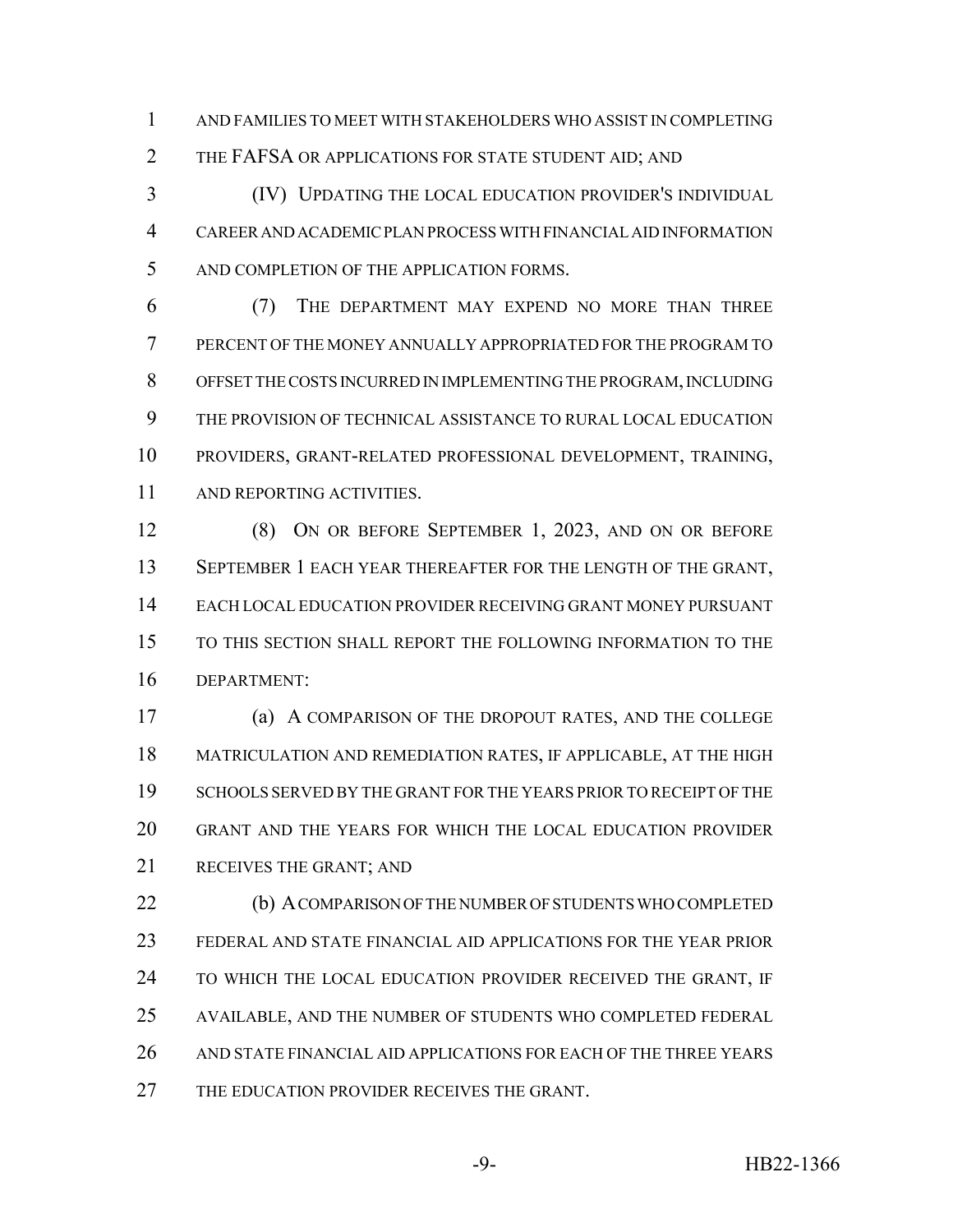1 (9) NOTWITHSTANDING SECTION -1-136  $(11)(a)(I)$ , ON OR BEFORE OCTOBER 15, 2023, AND ON OR BEFORE OCTOBER 15 EACH YEAR THEREAFTER FOR THE LENGTH OF THE GRANT, THE DEPARTMENT SHALL SUBMIT TO THE EDUCATION COMMITTEES OF THE SENATE AND THE HOUSE OF REPRESENTATIVES, OR ANY SUCCESSOR COMMITTEES, A REPORT THAT, AT A MINIMUM, SUMMARIZES THE INFORMATION RECEIVED BY THE DEPARTMENT PURSUANT TO SUBSECTION (8) OF THIS SECTION AND THAT THE DEPARTMENT RECEIVES FROM THE DEPARTMENT OF HIGHER EDUCATION PURSUANT TO SECTION 23-1-113(9).THE DEPARTMENT SHALL ALSO POST THE REPORT TO ITS WEBSITE.

 (10) FOR THE 2022-23 STATE FISCAL YEAR, THE GENERAL ASSEMBLY SHALL APPROPRIATE TO THE DEPARTMENT FIVE MILLION DOLLARS FROM THE GENERAL FUND FOR THE GRANT PROGRAM PURSUANT TO THIS SECTION. ANY UNEXPENDED MONEY REMAINING AT THE END OF THE 2022-23 STATE FISCAL YEAR FROM THIS APPROPRIATION:

 (I) DOES NOT REVERT TO THE GENERAL FUND OR ANY OTHER FUND; **(II)** MAY BE USED BY THE DEPARTMENT IN THE 2023-24 OR 2024-25 STATE FISCAL YEAR WITHOUT FURTHER APPROPRIATION; AND

**(III) MUST NOT BE USED FOR ANY OTHER PURPOSE OTHER THAN** 20 THE PURPOSES SET FORTH IN THIS SECTION.

21 (11) THIS SECTION IS REPEALED, EFFECTIVE SEPTEMBER 1, 2027. **SECTION 3.** In Colorado Revised Statutes, 22-7-1015, **amend** 23 (4)(c); and **add** (4)(e), (4)(f), and (4)(g) as follows:

 **22-7-1015. Postsecondary and workforce readiness program - technical assistance - appropriation.** (4) The department of education, the department of higher education, and the state institutions of higher education, upon request, shall provide support to local education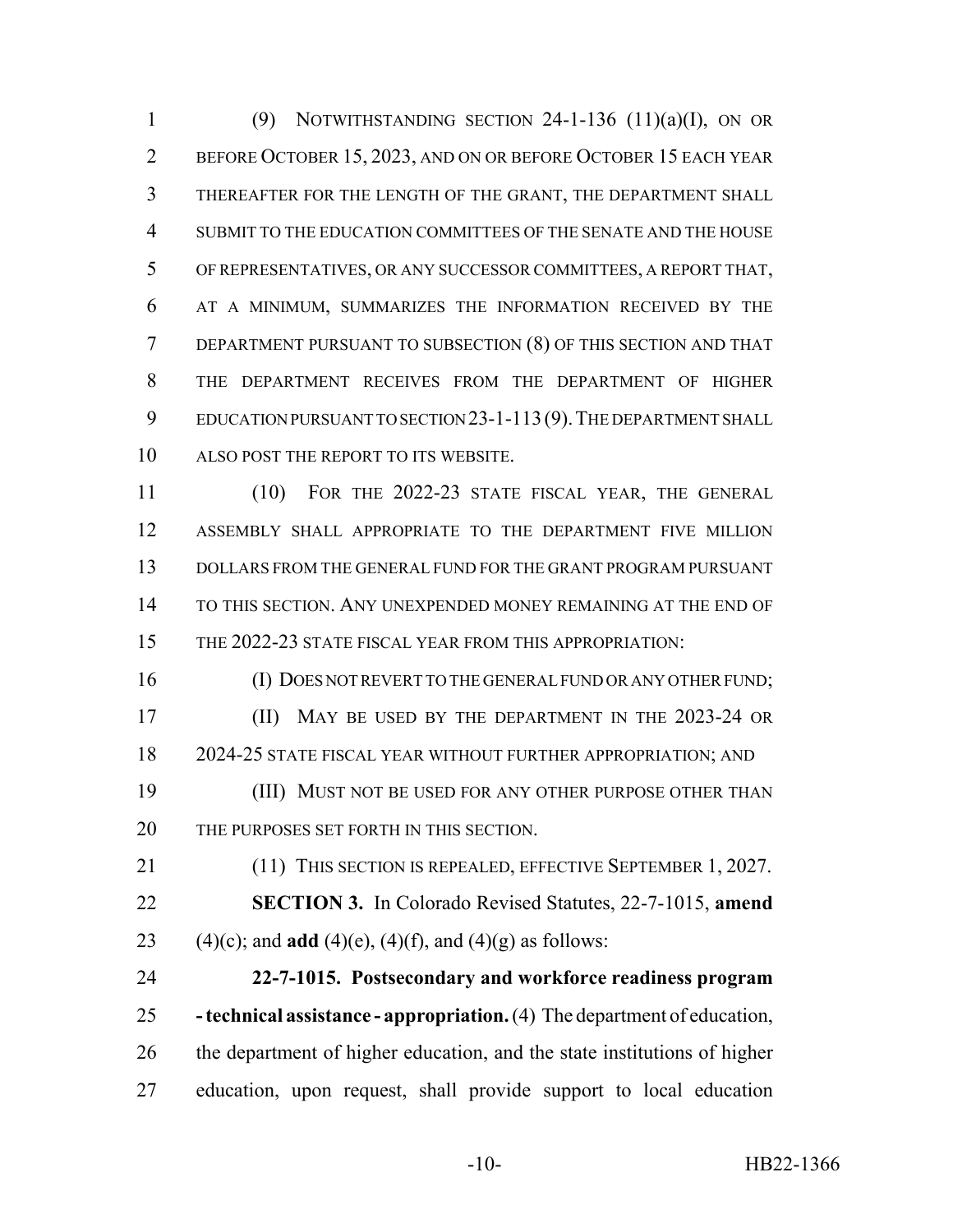providers in implementing postsecondary and workforce readiness. Beginning with the 2009-10 budget year, the department of education and the department of higher education may include in their annual budget requests an amount necessary to offset the costs incurred in complying with this section. Support may include, but need not be limited to:

(c) Providing professional development for educators; and

 (e) ESTABLISHING SUPPORT THROUGH REGIONAL POSTSECONDARY AND WORKFORCE READINESS COORDINATORS FOR TRAINING THAT ALIGNS WITH FINANCIAL AID, FINANCIAL LITERACY, AND SUPPORTS FOR STUDENT FEDERAL FINANCIAL AID APPLICATION AND STUDENT STATE FINANCIAL AID APPLICATION COMPLETION;

 (f) (I) SUPPORTING THE NUMBER OF REGIONAL INDIVIDUAL CAREER AND ACADEMIC PLAN COORDINATORS IN THE STATE AND UPDATING THE RESOURCES AVAILABLE TO THE COORDINATORS TO SUPPORT FINANCIAL AID INFORMATION AND APPLICATIONS;

 (II) REQUIRING THE REGIONAL INDIVIDUAL CAREER AND ACADEMIC PLAN COORDINATORS TO PROVIDE ADDITIONAL TRAINING AND OUTREACH TO SCHOOLS AND COORDINATE WITH THE OUTREACH TEAM IN THE DEPARTMENT OF HIGHER EDUCATION CREATED PURSUANT TO SECTION 23-1-119 (6).

 (g) FOR THE 2022-23 STATE FISCAL YEAR, THE GENERAL ASSEMBLY SHALL APPROPRIATE TO THE DEPARTMENT TWENTY-FIVE THOUSAND DOLLARS FROM THE GENERAL FUND FOR THE PROGRAMS 24 DESCRIBED IN SUBSECTION (4)(f) OF THIS SECTION. ANY UNEXPENDED MONEY REMAINING AT THE END OF THE 2022-23 STATE FISCAL YEAR FROM 26 THIS APPROPRIATION:

27 (I) DOES NOT REVERT TO THE GENERAL FUND OR ANY OTHER FUND;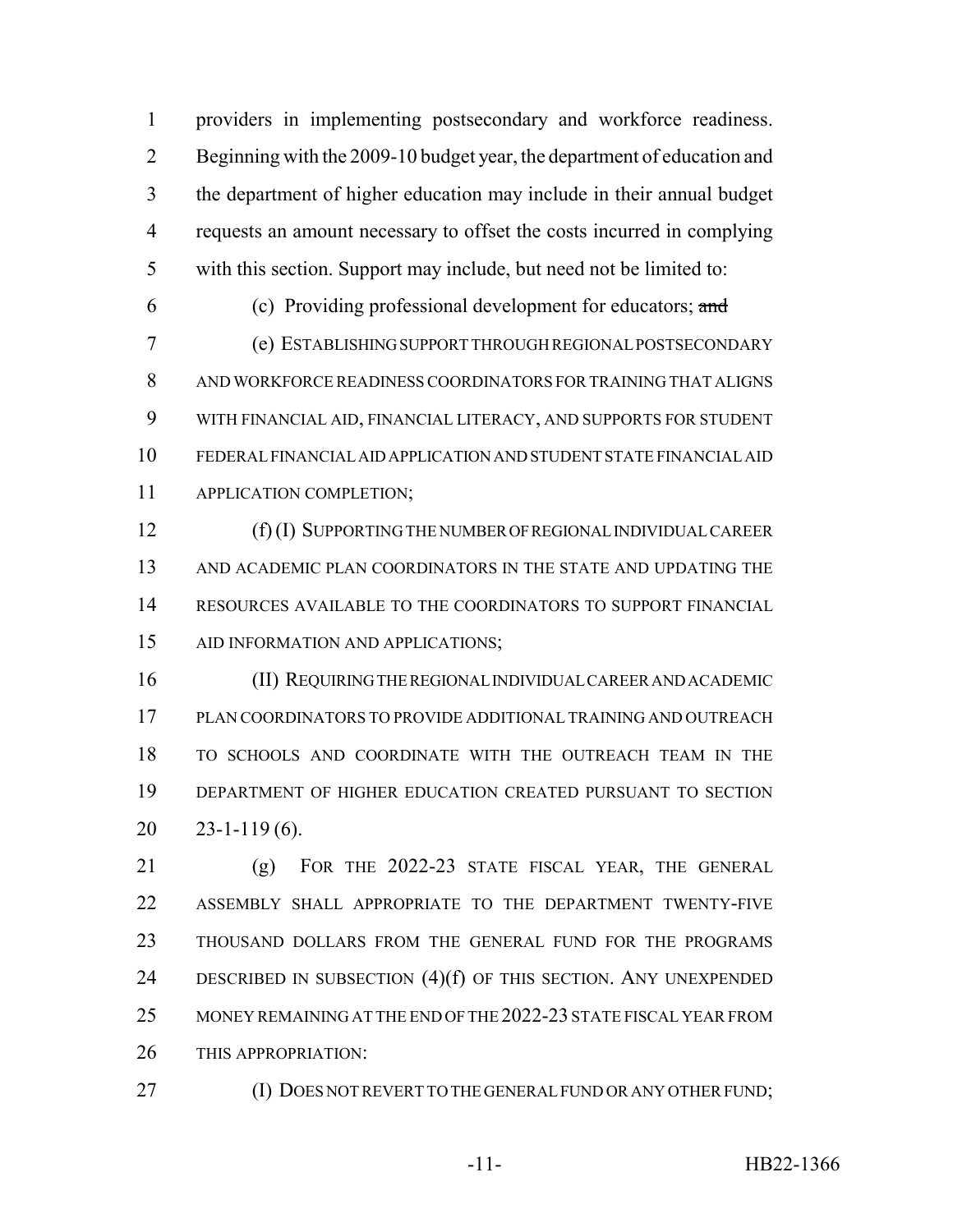(II) MAY BE USED BY THE DEPARTMENT IN THE 2023-24 OR 2 2024-25 STATE FISCAL YEAR WITHOUT FURTHER APPROPRIATION; AND

 (III) MUST NOT BE USED FOR ANY OTHER PURPOSE OTHER THAN 4 THE PURPOSES SET FORTH IN SUBSECTION (4)(f) OF THIS SECTION.

 **SECTION 4.** In Colorado Revised Statutes, 22-2-127, **add** (7) as follows:

 **22-2-127. Financial literacy - resource bank - technical assistance - definitions - appropriation - repeal.** (7) (a) THE DEPARTMENT, IN COLLABORATION WITH THE DEPARTMENT OF HIGHER EDUCATION, SHALL:

 (I) UPDATE FINANCIAL LITERACY INFORMATION AND TRAINING PROVIDED TO LOCAL EDUCATION PROVIDERS TO INCLUDE DETAILED RESOURCES AND TOOLS ABOUT FINANCIAL AID, ACCESS TO FINANCIAL AID TOOLS, AND APPLICATIONS AND PROCESSES BEGINNING IN MIDDLE SCHOOL OR EARLIER; AND

 (II) DEVELOP FINANCIAL LITERACY TRAINING OPTIONS ALIGNED WITH FINANCIAL AID INFORMATION, FEDERAL AND STATE APPLICATION PROCESSES, AND UNDERLYING FINANCIAL LITERACY PRINCIPLES, SUCH AS IN-DEMAND, HIGH-WAGE JOBS AND THE NECESSARY TRAINING LEADING TO THOSE JOBS.THE DEPARTMENT SHALL PRIORITIZE PROVIDING TRAINING TO FINANCIAL LITERACY EDUCATORS, CAREER AND TECHNICAL EDUCATION INSTRUCTORS, COUNSELORS, AND PROFESSIONALS, SUCH AS THOSE WORKING IN FAMILY ENGAGEMENT.

 (b) FOR THE 2022-23 STATE FISCAL YEAR, THE GENERAL ASSEMBLY SHALL APPROPRIATE TO THE DEPARTMENT TWO HUNDRED SEVENTY-FIVE THOUSAND DOLLARS FROM THE GENERAL FUND FOR THE PROGRAMS PURSUANT TO THIS SUBSECTION (7).ANY UNEXPENDED MONEY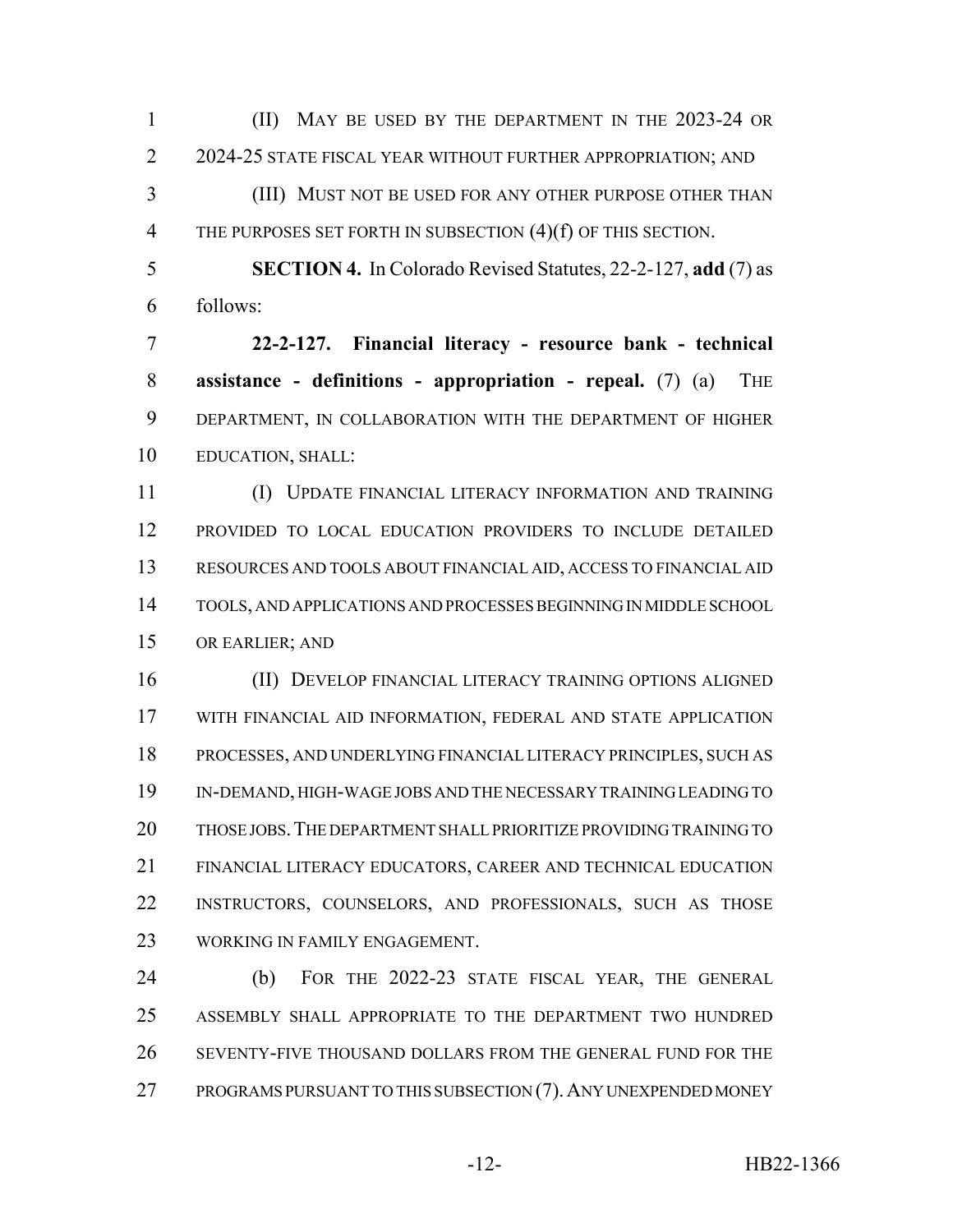REMAINING AT THE END OF THE 2022-23 STATE FISCAL YEAR FROM THIS APPROPRIATION:

 (I) DOES NOT REVERT TO THE GENERAL FUND OR ANY OTHER FUND; (II) MAY BE USED BY THE DEPARTMENT IN THE 2023-24 OR 2024-25 STATE FISCAL YEAR WITHOUT FURTHER APPROPRIATION; AND (III) MUST NOT BE USED FOR ANY OTHER PURPOSE OTHER THAN THE PURPOSES SET FORTH IN THIS SUBSECTION (7). 8 (c) THIS SUBSECTION (7) IS REPEALED, EFFECTIVE JULY 1, 2025. **SECTION 5.** In Colorado Revised Statutes, **add** 22-2-127.1 as follows: **22-2-127.1. Stipends for financial aid training - definitions - appropriation - repeal.** (1) As USED IN THIS SECTION, UNLESS THE CONTEXT OTHERWISE REQUIRES: (a) "ELIGIBLE PARTICIPANT" MEANS AN EDUCATOR WHO SUCCESSFULLY COMPLETES TRAINING IN FINANCIAL AID INFORMATION APPROVED BY THE DEPARTMENT. (b) "LOCAL EDUCATION PROVIDER" MEANS A SCHOOL DISTRICT, A CHARTER SCHOOL AUTHORIZED BY A SCHOOL DISTRICT PURSUANT TO PART 19 1 OF ARTICLE 30.5 OF THIS TITLE 22, A CHARTER SCHOOL AUTHORIZED BY THE STATE CHARTER SCHOOL INSTITUTE PURSUANT TO PART 5 OF ARTICLE 21 30.5 OF THIS TITLE 22, OR A BOARD OF COOPERATIVE SERVICES CREATED 22 AND OPERATING PURSUANT TO ARTICLE 5 OF THIS TITLE 22 THAT OPERATES ONE OR MORE PUBLIC SCHOOLS.

 (c) "TRAINING TO IMPROVE FINANCIAL AID INFORMATION AVAILABLE TO STUDENTS AND FAMILIES" OR "TRAINING" MEANS A TRAINING CONDUCTED BY THE DEPARTMENT OF HIGHER EDUCATION AND APPROVED BY THE DEPARTMENT WITH AN EMPHASIS ON IMPROVING THE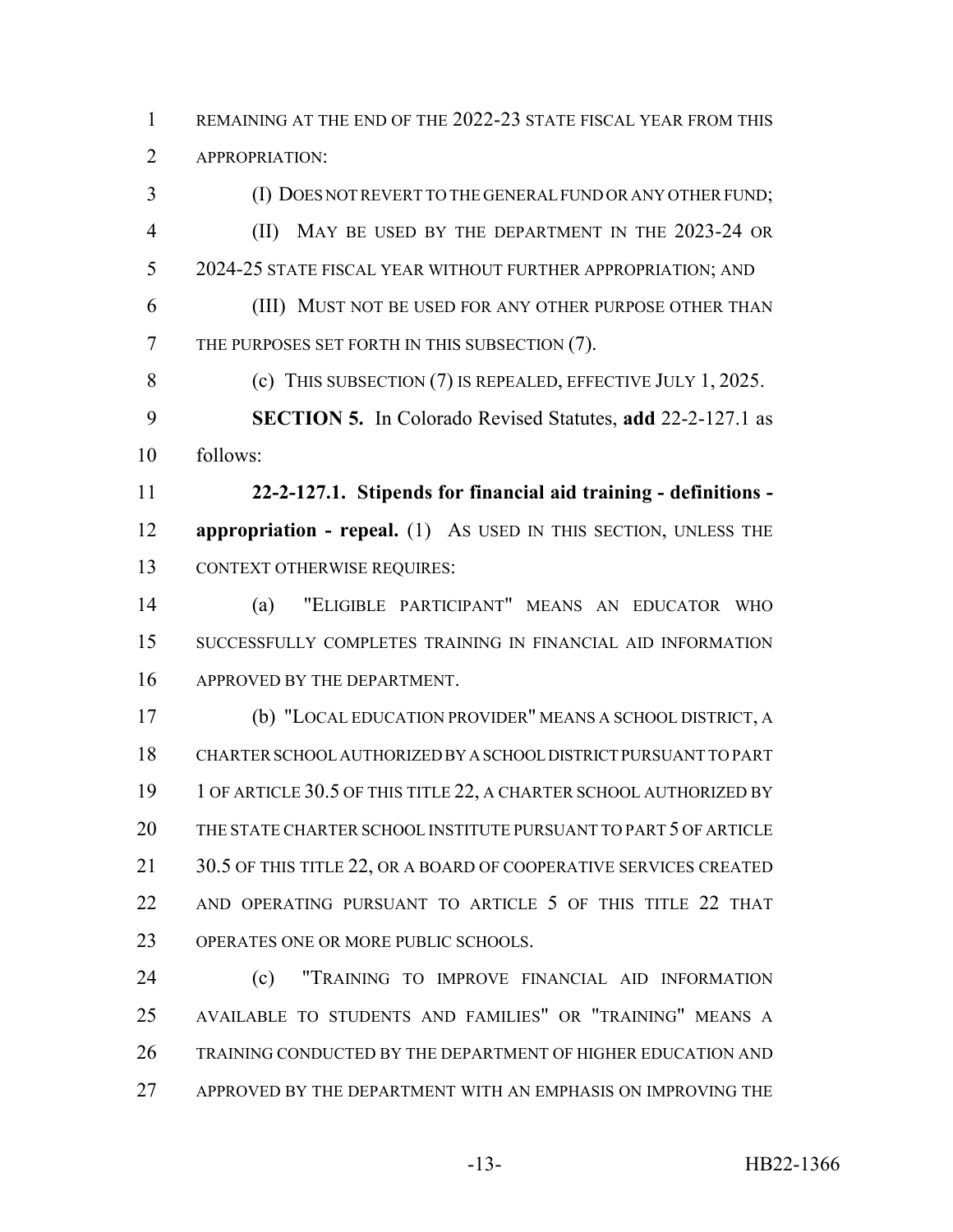COMPLETION RATE OF STUDENTS COMPLETING THE FREE APPLICATION FOR FEDERAL STUDENT AID AND THE COLORADO APPLICATION FOR STATE FINANCIAL AID.

 (2) BEGINNING WITH THE 2022-23 STATE FISCAL YEAR, FOR ELIGIBLE PARTICIPANTS WHO SUCCESSFULLY COMPLETE TRAINING TO IMPROVE FINANCIAL AID INFORMATION AVAILABLE TO STUDENTS AND FAMILIES, THE DEPARTMENT, SUBJECT TO AVAILABLE APPROPRIATIONS, SHALL AWARD TO THE ELIGIBLE PARTICIPANT A ONE-TIME STIPEND IN THE AMOUNT OF FIVE HUNDRED DOLLARS.

 (3) FOR THE 2022-23 STATE FISCAL YEAR, THE GENERAL ASSEMBLY SHALL APPROPRIATE TO THE DEPARTMENT TWO HUNDRED THOUSAND DOLLARS FROM THE GENERAL FUND TO BE USED FOR THE STIPENDS PURSUANT TO THIS SECTION. ANY UNEXPENDED MONEY REMAINING AT THE END OF THE 2022-23 STATE FISCAL YEAR FROM THIS APPROPRIATION:

 (a) DOES NOT REVERT TO THE GENERAL FUND OR ANY OTHER FUND;

 (b) MAY BE USED BY THE DEPARTMENT IN THE 2023-24 OR 2024-25 STATE FISCAL YEARS WITHOUT FURTHER APPROPRIATION; AND 20 (c) MUST NOT BE USED FOR ANY OTHER PURPOSE OTHER THAN THE 21 PURPOSES SET FORTH IN THIS SECTION.

**(4) THIS SECTION IS REPEALED, EFFECTIVE JULY 1, 2025.** 

 **SECTION 6.** In Colorado Revised Statutes, 22-32-109, **amend** 24 (1)(oo)(III)(B.5) and (1)(oo)(III)(C); and **add** (1)(oo)(III)(D) as follows: **22-32-109. Board of education - specific duties - definitions.** (1)

 In addition to any other duty required to be performed by law, each board of education has the following specific duties: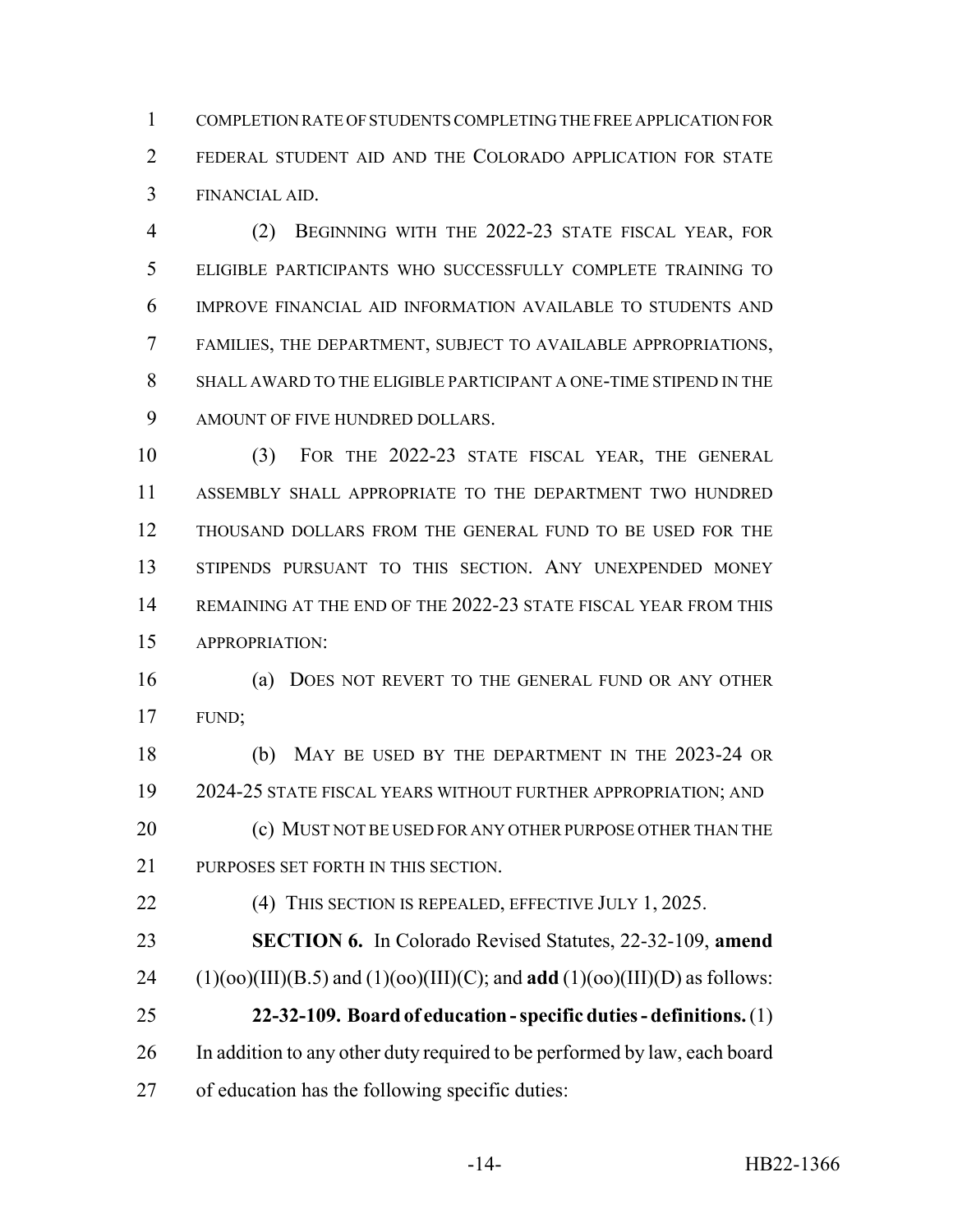(oo) (III) At a minimum, each public school shall ensure that, in developing and maintaining each student's ICAP, the counselor or teacher explains to the student's parent or legal guardian, by electronic mail or other written form, and to the student:

 (B.5) The teaching career pathway created pursuant to section 23-60-110, the career opportunities to which the pathway leads, and information concerning participation in the TREP program created in 8 section 22-35-108.5; and

 (C) The skills and educational opportunities available through military enlistment. In discussing military enlistment with a student and his or her parent, each public school is encouraged to provide to the student information concerning the military enlistment test; AND

 (D) THE AVAILABILITY AND IMPORTANCE OF COMPLETING THE FREE APPLICATION FOR FEDERAL STUDENT AID OR THE COLORADO APPLICATION FOR STATE FINANCIAL AID, OR SUCCESSOR FORMS FOR ACCESSING FEDERAL AND STATE FINANCIAL AID, AND THE AVAILABILITY 17 OF HELP IN COMPLETING THE FORMS, IF REQUESTED.

 **SECTION 7.** In Colorado Revised Statutes, 23-1-119, **add** (6) as follows:

 **23-1-119. Department directive - transition between K-12 education system and postsecondary education system.** (6) (a) THE DEPARTMENT SHALL ESTABLISH AN OUTREACH TEAM TO PROVIDE TRAINING TO AND ESTABLISH PARTNERSHIPS BETWEEN THE DEPARTMENT AND SCHOOL DISTRICTS, CHARTER SCHOOLS AUTHORIZED BY A SCHOOL DISTRICT PURSUANT TO PART 1 OF ARTICLE 30.5 OF TITLE 22, CHARTER SCHOOLS AUTHORIZED BY THE STATE CHARTER SCHOOL INSTITUTE PURSUANT TO PART 5 OF ARTICLE 30.5 OF TITLE 22, OR A BOARD OF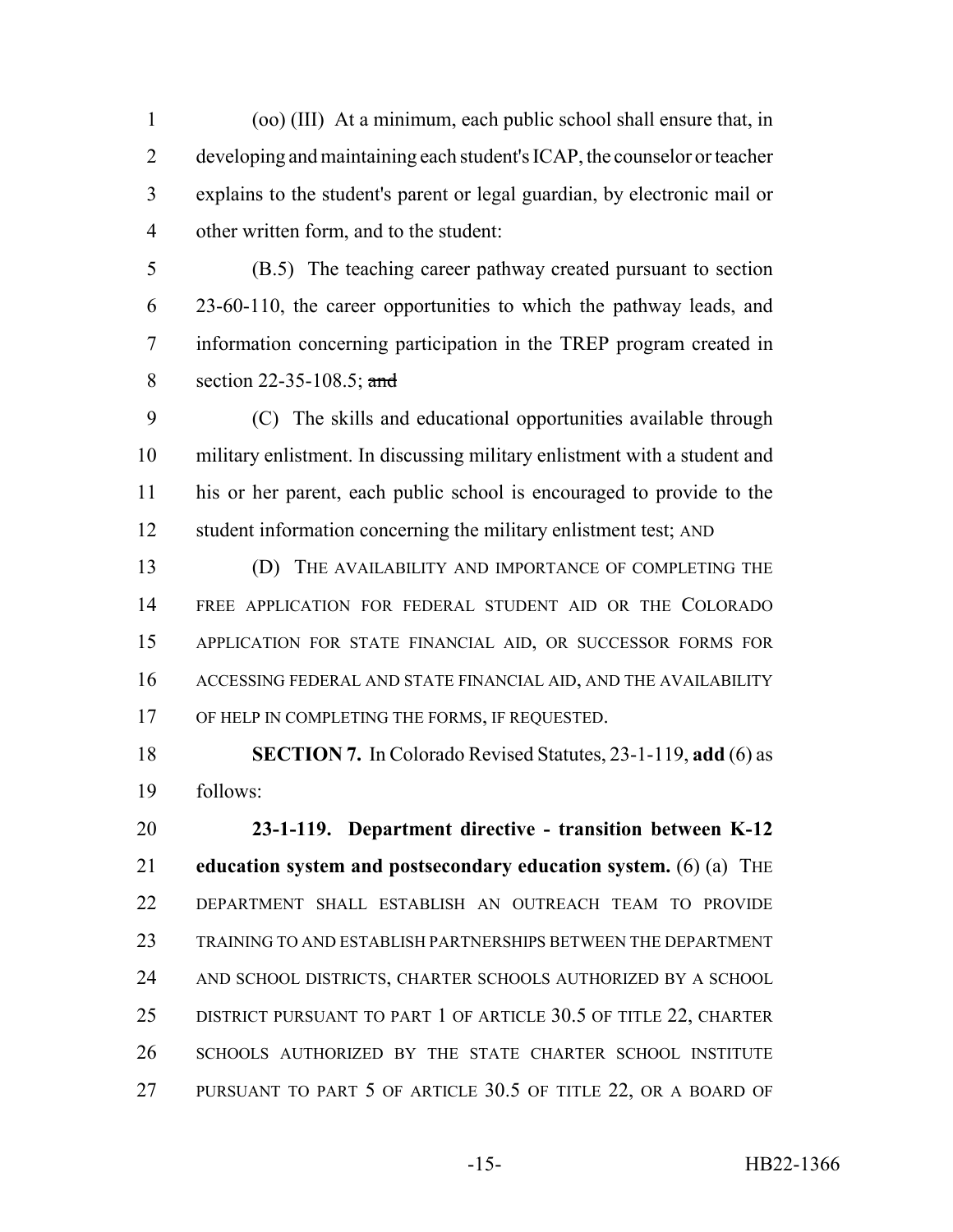COOPERATIVE SERVICES CREATED AND OPERATING PURSUANT TO ARTICLE 5 OF TITLE 22 THAT OPERATES ONE OR MORE PUBLIC SCHOOLS TO ASSIST THEM IN PREPARING STUDENTS TO TRANSITION FROM THE K-12 EDUCATION SYSTEM. THE TEAM SHALL ALSO PROVIDE OUTREACH AND TRAINING TO INDIVIDUALS IN WORKFORCE CENTERS, INDIVIDUALS IN CORRECTIONAL FACILITIES, AND FOSTER YOUTH.

(b) THE TRAINING MUST INCLUDE:

 (I) CAREER ADVISING AS PART OF STUDENT'S INDIVIDUAL CAREER AND EDUCATION PLANS;

 (II) FINANCIAL LITERACY, INCLUDING INFORMATION ON THE FREE APPLICATION FOR FEDERAL STUDENT AID AND THE COLORADO 12 APPLICATION FOR STATE FINANCIAL AID;

13 (III) HOW TO SUPPORT THE COMPLETION OF FEDERAL AND STATE FINANCIAL AID APPLICATIONS;

(IV) THE IMPORTANCE OF, AND RETURN ON INVESTMENT OF, ALL

POSTSECONDARY OPTIONS;

 (V) THE AVAILABILITY OF STATE FUNDED SCHOLARSHIPS AND FINANCIAL ASSISTANCE FOR STUDENTS; AND

(VI) THE DEPARTMENT'S ROLE AND MISSION.

**(c)** THE TRAINING MUST BE AVAILABLE TO EDUCATORS IN CONJUNCTION WITH THE TRAINING APPROVED PURSUANT TO SECTION 22-2-127.1.

 **SECTION 8.** In Colorado Revised Statutes, **add** 23-3.3-106 and 23-3.3-107 as follows:

 **23-3.3-106. Technology to support FAFSA and CASFA - definitions.** (1) AS USED IN THIS SECTION, UNLESS THE CONTEXT OTHERWISE REQUIRES: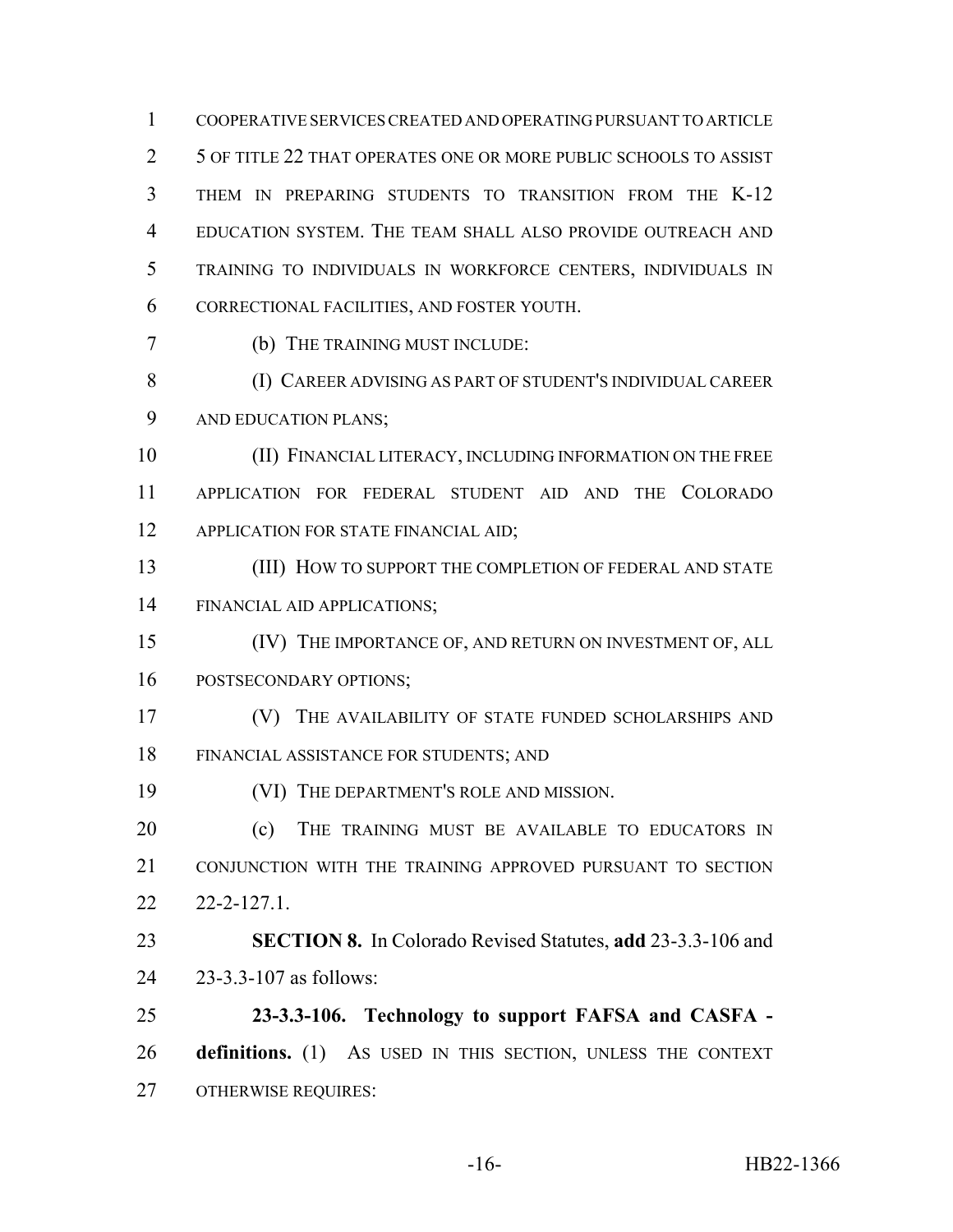(a) "CASFA" MEANS THE COLORADO APPLICATION FOR STATE FINANCIAL AID.

 (b) "DEPARTMENT" MEANS THE DEPARTMENT OF HIGHER EDUCATION.

 (c) "FAFSA" MEANS THE FREE APPLICATION FOR FEDERAL STUDENT AID.

 (d) "LOCAL EDUCATION PROVIDER" MEANS A SCHOOL DISTRICT, A CHARTER SCHOOL AUTHORIZED BY A SCHOOL DISTRICT PURSUANT TO PART 9 1 OF ARTICLE 30.5 OF TITLE 22, A CHARTER SCHOOL AUTHORIZED BY THE 10 STATE CHARTER SCHOOL INSTITUTE PURSUANT TO PART 5 OF ARTICLE 30.5 11 OF TITLE 22, OR A BOARD OF COOPERATIVE SERVICES CREATED AND OPERATING PURSUANT TO ARTICLE 5 OF TITLE 22 THAT OPERATES ONE OR 13 MORE PUBLIC SCHOOLS.

14 (2) (a) THE DEPARTMENT SHALL USE TECHNOLOGY TO ASSIST IN 15 INCREASING THE NUMBER OF STUDENTS WHO COMPLETE THE FAFSA AND CASFA FORMS. ON OR BEFORE SEPTEMBER 15, 2023, THE DEPARTMENT SHALL DEVELOP A TOOL KIT AND TRAINING OUTLINING WEB TOOLS AND RESOURCES FOR USE BY HIGHER EDUCATION ADMINISTRATORS, MIDDLE AND HIGH SCHOOLS, AND NONPROFIT ORGANIZATIONS THAT SUPPORT THE COMPLETION OF FAFSA AND CASFA FORMS. THE TOOL KIT MUST 21 INCLUDE FREE RESOURCES, INCLUDING:

**(I) NET PRICE CALCULATORS AND INFORMATION ABOUT HOW TO**  USE CALCULATORS TO OUTLINE RESOURCES AVAILABLE BASED ON FINANCIAL NEED;

 (II) SUPPORTS FOR POPULATIONS OF STUDENTS WHO HAVE 26 ACCOMMODATIONS AS OUTLINED BY THE FAFSA OR YOUTH WHO MAY BE CONSIDERED INDEPENDENT ACCORDING TO FEDERAL DEPARTMENT OF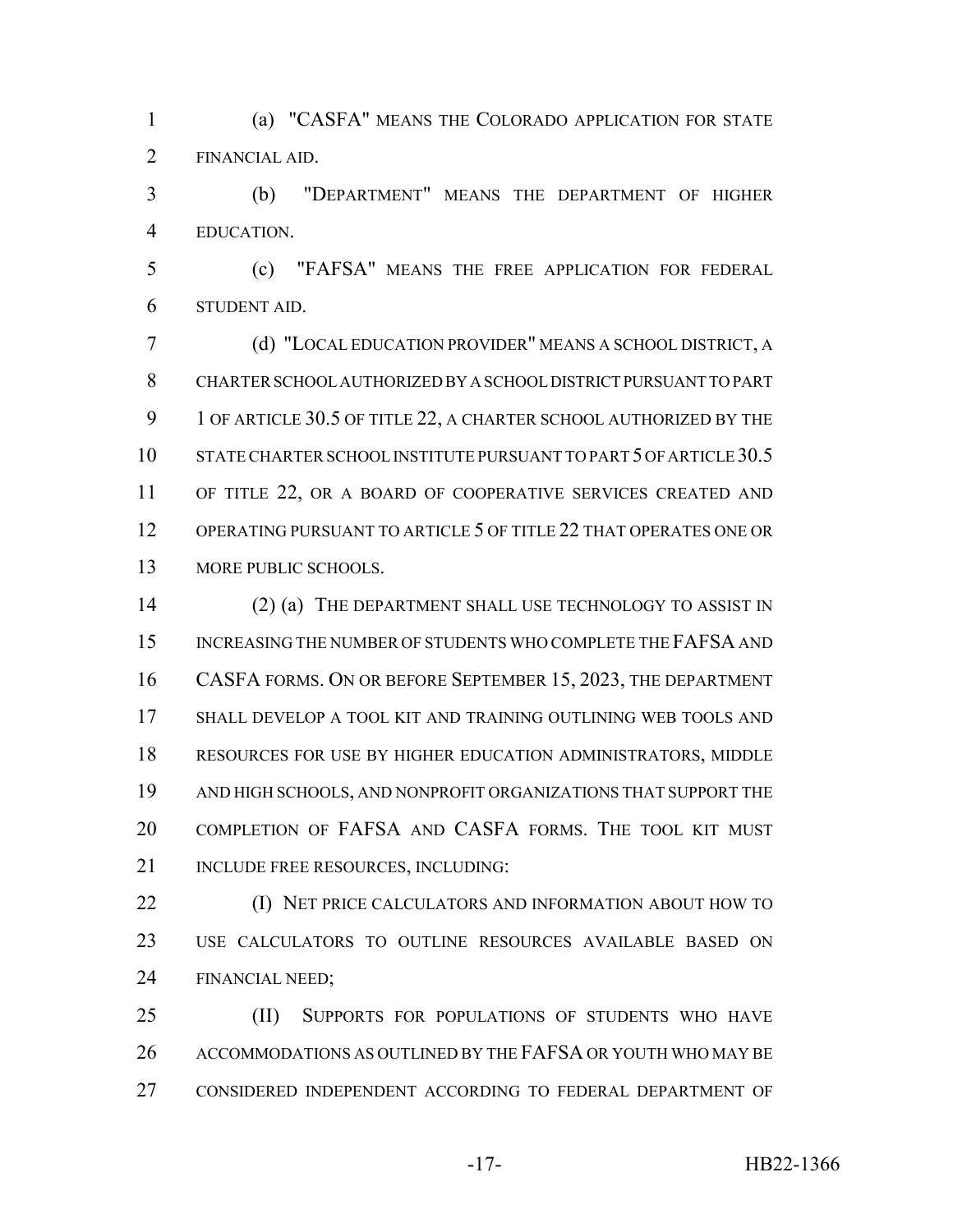- EDUCATION POLICIES, INCLUDING:
- (A) YOUTH WHO HAVE DECEASED PARENTS, ARE CURRENTLY OR PREVIOUSLY WERE IN FOSTER CARE, OR ARE A WARD OF THE COURT; (B) EMANCIPATED MINORS; (C) YOUTH UNDER A LEGAL GUARDIANSHIP; AND (D) YOUTH WHO ARE HOMELESS, SELF-SUPPORTING, OR AT RISK OF HOMELESSNESS; (III) INFORMATION FOR STUDENTS WHO ARE THE FIRST IN THEIR FAMILY TO ATTEND COLLEGE AND HOW TO NAVIGATE FINANCIAL AID RESOURCES AND APPLICATION PROCESSES; AND (IV) PUBLIC INFORMATION AVAILABLE THROUGH STATE OR FEDERAL ENTITIES. (b) THE INFORMATION IN THE TOOL KIT MUST BE: (I) OFFERED IN MULTIPLE LANGUAGES; AND (II) UPDATED ANNUALLY FOR EDUCATORS AND NONPROFIT ORGANIZATIONS TO SUPPORT STUDENTS AND FAMILIES IN DEVELOPING INDIVIDUAL CAREER AND EDUCATION PLANS PURSUANT TO SECTIONS 22-32-109 (1)(OO) AND 22-30.5-525 AND CAREER-CONNECTED STRATEGIES, SUCH AS WORK-BASED LEARNING IN SUPPORT OF FINANCIAL LITERACY EDUCATION AND COMPLETION OF THE FINANCIAL AID FORMS. 21 (c) THE DEPARTMENT SHOULD CONSIDER AVOIDING DUPLICATION OF EFFORTS BY LEVERAGING EXISTING RESOURCES IN CREATING THE TOOL KIT. 24 (3) NOTWITHSTANDING SECTION -1-136  $(11)(a)(I)$ , ON OR BEFORE OCTOBER 15, 2023, AND ON OR BEFORE OCTOBER 15 EACH YEAR THEREAFTER, THE DEPARTMENT SHALL SUBMIT TO THE EDUCATION COMMITTEES OF THE SENATE AND THE HOUSE OF REPRESENTATIVES, OR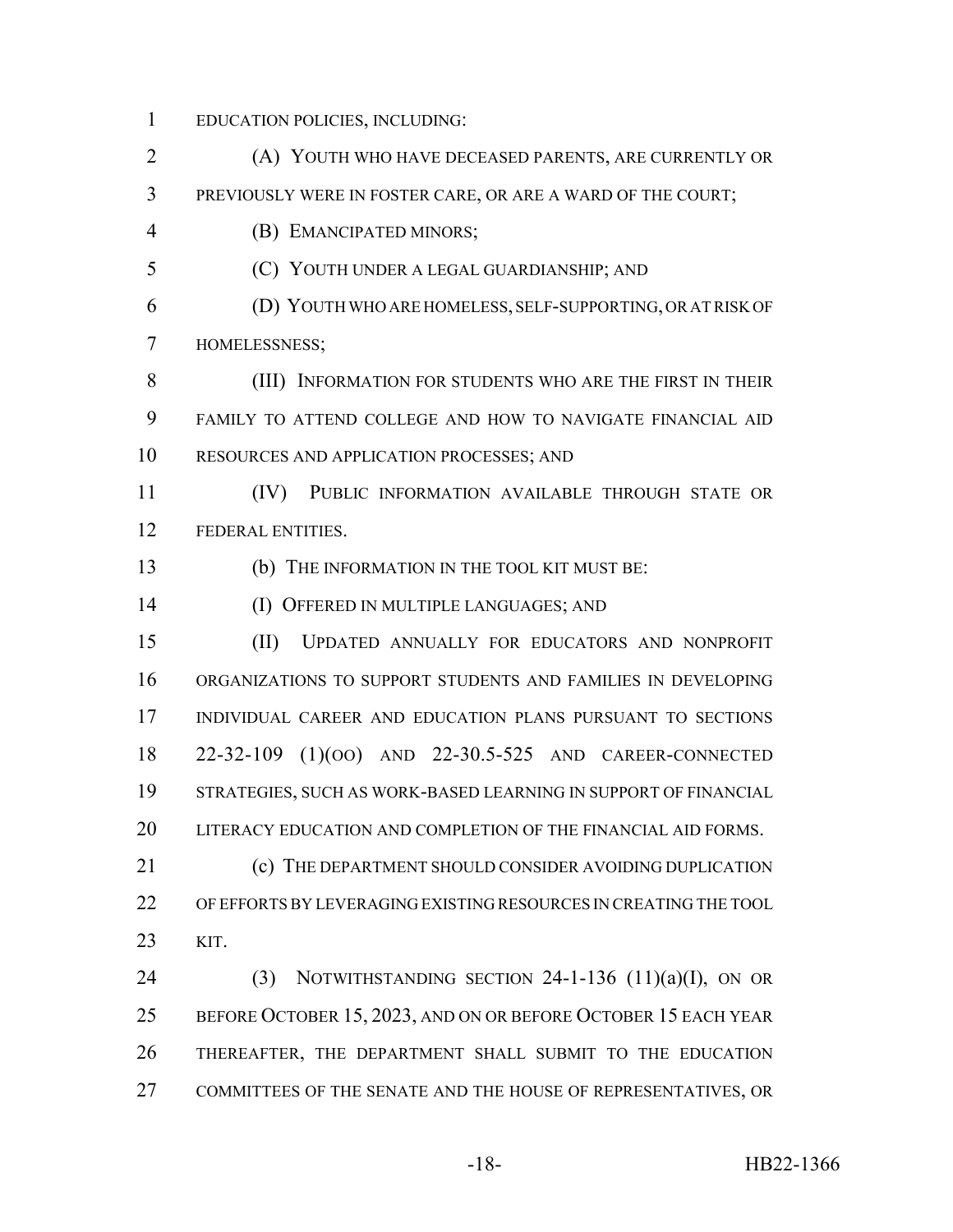ANY SUCCESSOR COMMITTEES, A REPORT CONCERNING:

 (a) THE STEPS THAT THE DEPARTMENT HAS MADE TO IMPROVE THE TOOL KIT;

 (b) ANY RECOMMENDATIONS FOR LEGISLATIVE CHANGES NECESSARY TO IMPROVE FAFSA AND CASFA COMPLETION RATES;

 (c) DATA INDICATING THE FAFSA AND CASFA COMPLETION RATES, DISAGGREGATED BY RACE, ETHNICITY, FIRST-GENERATION STATUS, AND PELL GRANT ELIGIBILITY FOR:

(I) ADULTS BY COUNTY; AND

(II) HIGH SCHOOLS AND SCHOOL DISTRICTS; AND

 (d) OTHER INFORMATION AS DETERMINED BY THE DEPARTMENT OR PARTNER AGENCIES, INCLUDING, BUT NOT LIMITED TO, THE COLORADO DEPARTMENT OF EDUCATION, COLORADO WORKFORCE DEVELOPMENT COUNCIL, COLORADO DEPARTMENT OF LABOR AND EMPLOYMENT, OR OFFICE OF ECONOMIC DEVELOPMENT AND INTERNATIONAL TRADES IN SUPPORT OF COLORADO'S ECONOMIC AND JOB NEEDS.

 (4) (a) THE DEPARTMENT SHALL MAKE IMPROVEMENTS TO ITS WEB-BASED FINANCIAL AID COMPLETION TOOL TO SUPPORT SCHOOLS AND SCHOOL DISTRICTS ACROSS COLORADO IN DETERMINING WHICH STUDENTS HAVE COMPETED FINANCIAL AID FORMS BY:

**(I) UPDATING AND MODERNIZING THE COMPLETION TOOL WITH** FEDERAL AND STATE FINANCIAL AID INFORMATION; AND

**(II) DISPLAYING THE INFORMATION FOR FAFSA AND CASFA**  COMPLETION AND VERIFICATION STATUS ON A LOCAL LEVEL TO SHOW HOW MANY STUDENTS IN A HIGH SCHOOL HAVE COMPLETED AN APPLICATION FORM AND MAKE THE INFORMATION ACCESSIBLE BY SCHOOL OR DISTRICT ADMINISTRATORS IN ALIGNMENT WITH STATE DATA PRIVACY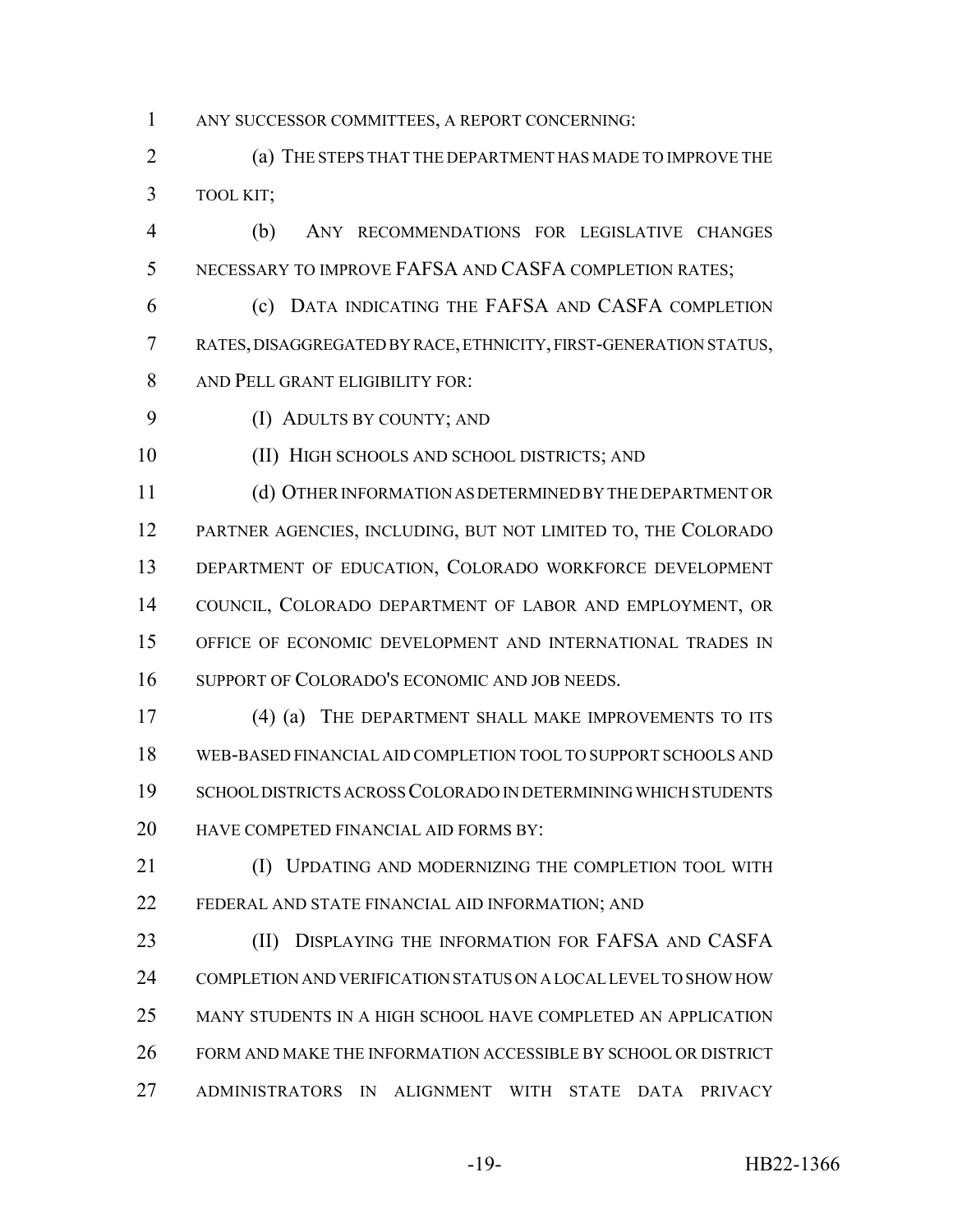REGULATIONS AND REQUIREMENTS.

- (b) FINANCIAL INFORMATION SHALL NOT BE SHARED IN THIS TOOL. THE TOOL MAY ONLY BE USED TO SHOW APPLICATION COMPLETION, PARTIAL COMPLETION, AND VERIFICATION STATUS.
- (5) THE DEPARTMENT SHALL SUPPORT COLLEGE ACCESS ACTIVITIES BY:
- (a) PROVIDING CAREER ADVISING ALIGNED WITH COLORADO'S CRITICAL INDUSTRY SHORTAGE AREAS;
- (b) PROVIDING INFORMATION ABOUT DEGREE PROGRAMS IN ALIGNMENT WITH IN-DEMAND, HIGH-WAGE JOBS;
- (c) PROVIDING INFORMATION ABOUT THE APPLICATION AND FINANCIAL AID PROCESSES ASSOCIATED WITH ACCESSING POSTSECONDARY EDUCATION;
- (d) SUPPORTING STUDENTS AND FAMILIES IN COMPLETING FINANCIAL AID APPLICATIONS; AND
- (e) PROVIDING INFORMATION ASSOCIATED WITH RETURN-ON-INVESTMENT AND FINANCIAL LITERACY EDUCATION IN RELATION TO ADDITIONAL EDUCATION BEYOND HIGH SCHOOL, INCLUDING:
- (I) DEGREE PROGRAMS;
- (II) CREDENTIALS;
- (III) APPRENTICESHIPS;
- 22 (IV) WORK-BASED LEARNING; AND
- 23 (V) SCHOLARSHIPS, GRANTS, AND OTHER FINANCIAL TOOLS TO 24 SUPPORT POSTSECONDARY EDUCATION.
- (6) FOR THE 2022-23 STATE FISCAL YEAR, THE GENERAL ASSEMBLY SHALL APPROPRIATE SIX HUNDRED EIGHTY THOUSAND DOLLARS FROM THE GENERAL FUND TO THE DEPARTMENT FOR THE PURPOSES OF THIS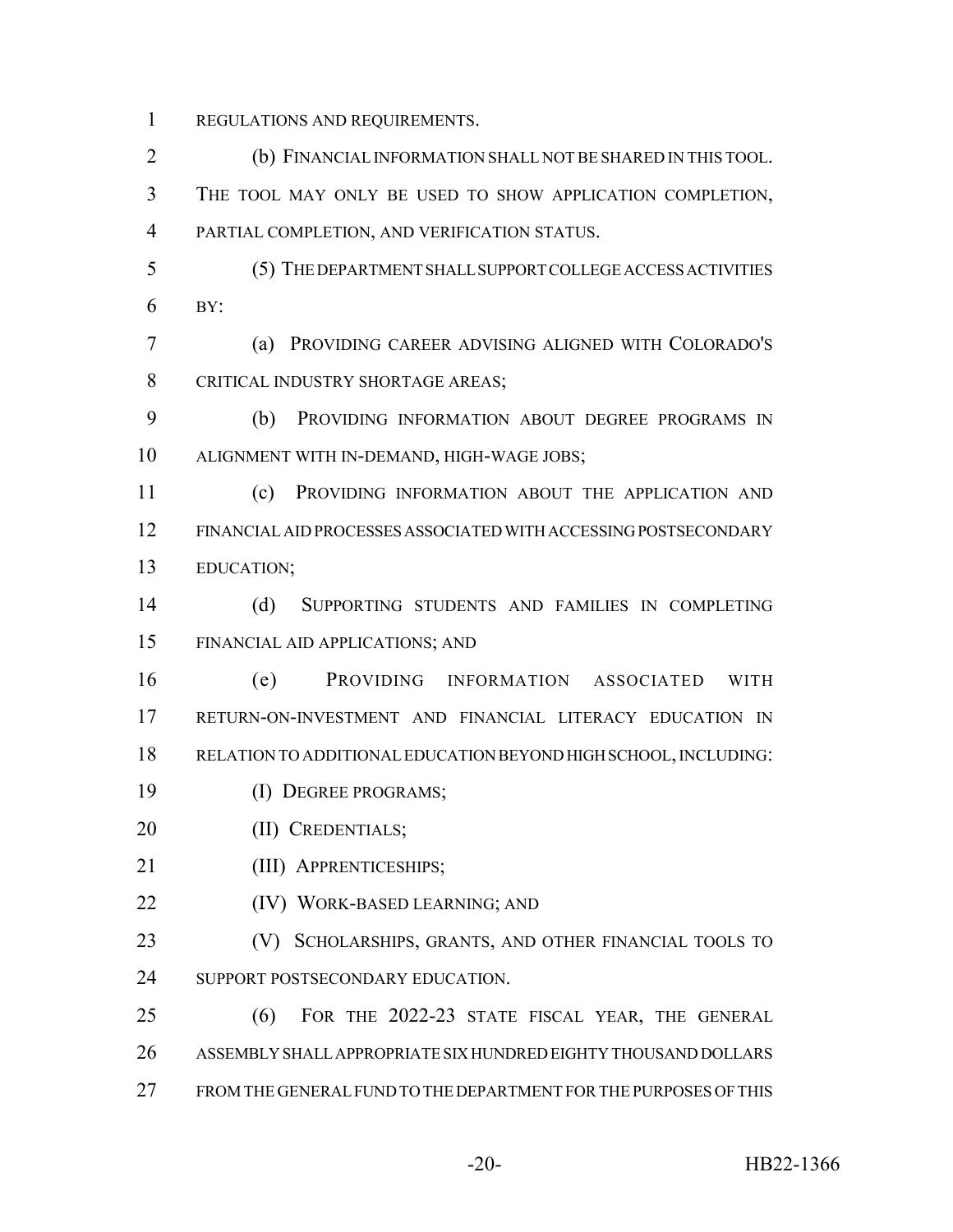SECTION. ANY UNEXPENDED MONEY REMAINING AT THE END OF THE 2022-23 STATE FISCAL YEAR: (a) DOES NOT REVERT TO THE GENERAL FUND OR ANY OTHER FUND;

 (b) MAY BE USED BY THE DEPARTMENT IN SUBSEQUENT STATE FISCAL YEARS WITHOUT FURTHER APPROPRIATION; AND

 (c) SHALL NOT BE USED FOR ANY OTHER PURPOSE OTHER THAN THE PURPOSES SET FORTH IN THIS SECTION.

 **23-3.3-107. Improvements to CASFA - definitions - repeal.** (1) AS USED IN THIS SECTION, UNLESS THE CONTEXT OTHERWISE REQUIRES:

 (a) "CASFA" MEANS THE COLORADO APPLICATION FOR STATE FINANCIAL AID.

 (b) "DEPARTMENT" MEANS THE DEPARTMENT OF HIGHER EDUCATION.

 (c) "FAFSA" MEANS THE FREE APPLICATION FOR FEDERAL STUDENT AID.

18 (2) ON OR BEFORE JULY 1, 2024, THE DEPARTMENT SHALL MAKE 19 THE FOLLOWING IMPROVEMENTS TO THE CASFA:

 (a) IMPROVE THE ACCESSIBILITY AND EASE OF USE IN COMPLETING 21 THE CASFA FORMS:

 (b) IMPROVE THE FORM AND APPLICATION BY CONDUCTING FOCUS GROUPS AND CONSULTING ORGANIZATIONS SERVING CASFA-ELIGIBLE STUDENTS AND FAMILIES, INCLUDING STREAMLINING TO MIRROR 25 MODERNIZATIONS IN THE FAFSA APPLICATION;

**(c)** ASSESSING THE EXISTING FUNCTIONALITY OF THE CASFA PROCESS, WEB TOOL, AND APPLICATION;